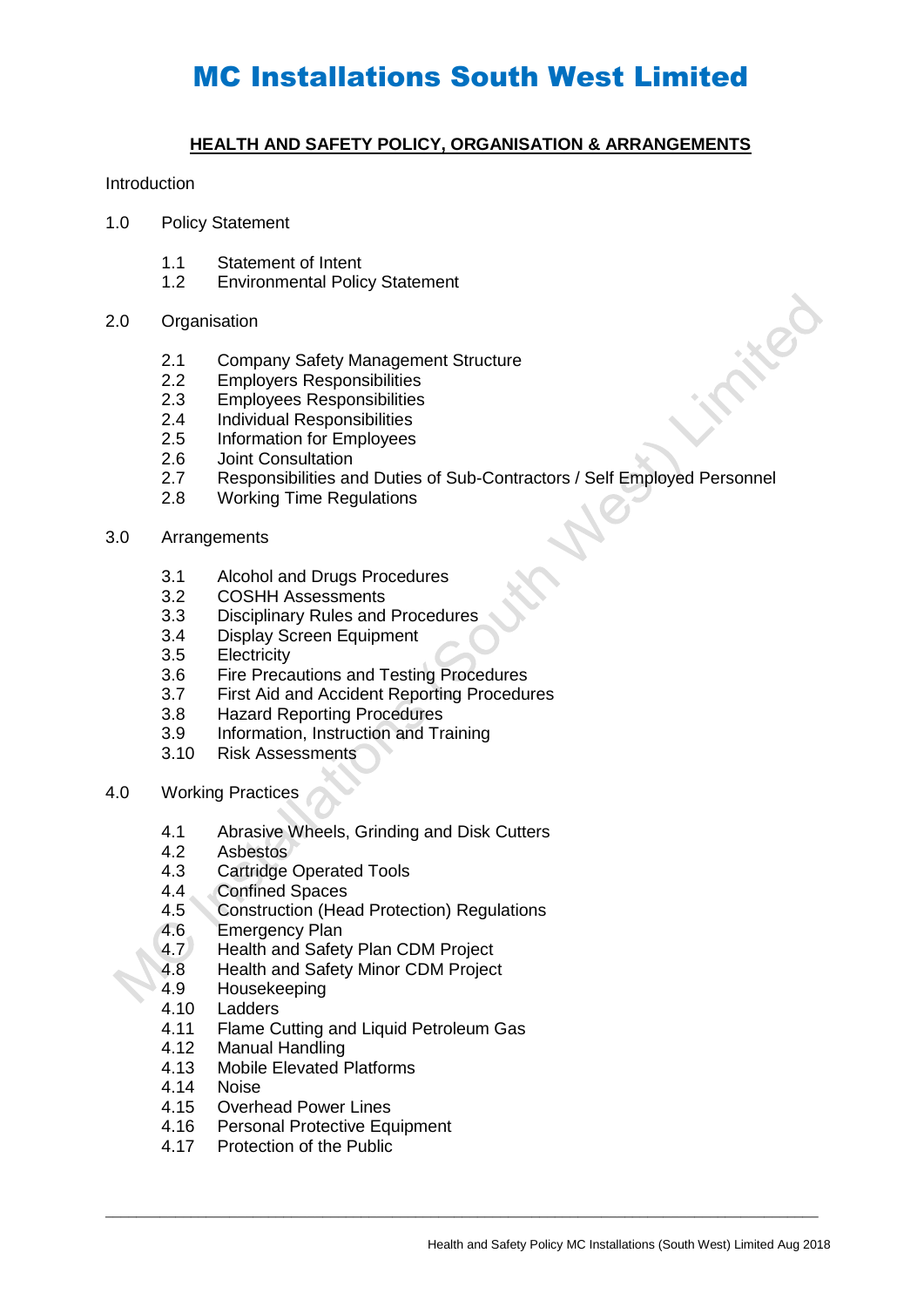- 4.18 Working at Height
- 4.19 Setting Up Site
- 4.20 Temporary Electrical Installations
- 4.21 Waste
- 4.22 Welfare

Health and Safety Policy MC Installations (South West) Limited Aug 2018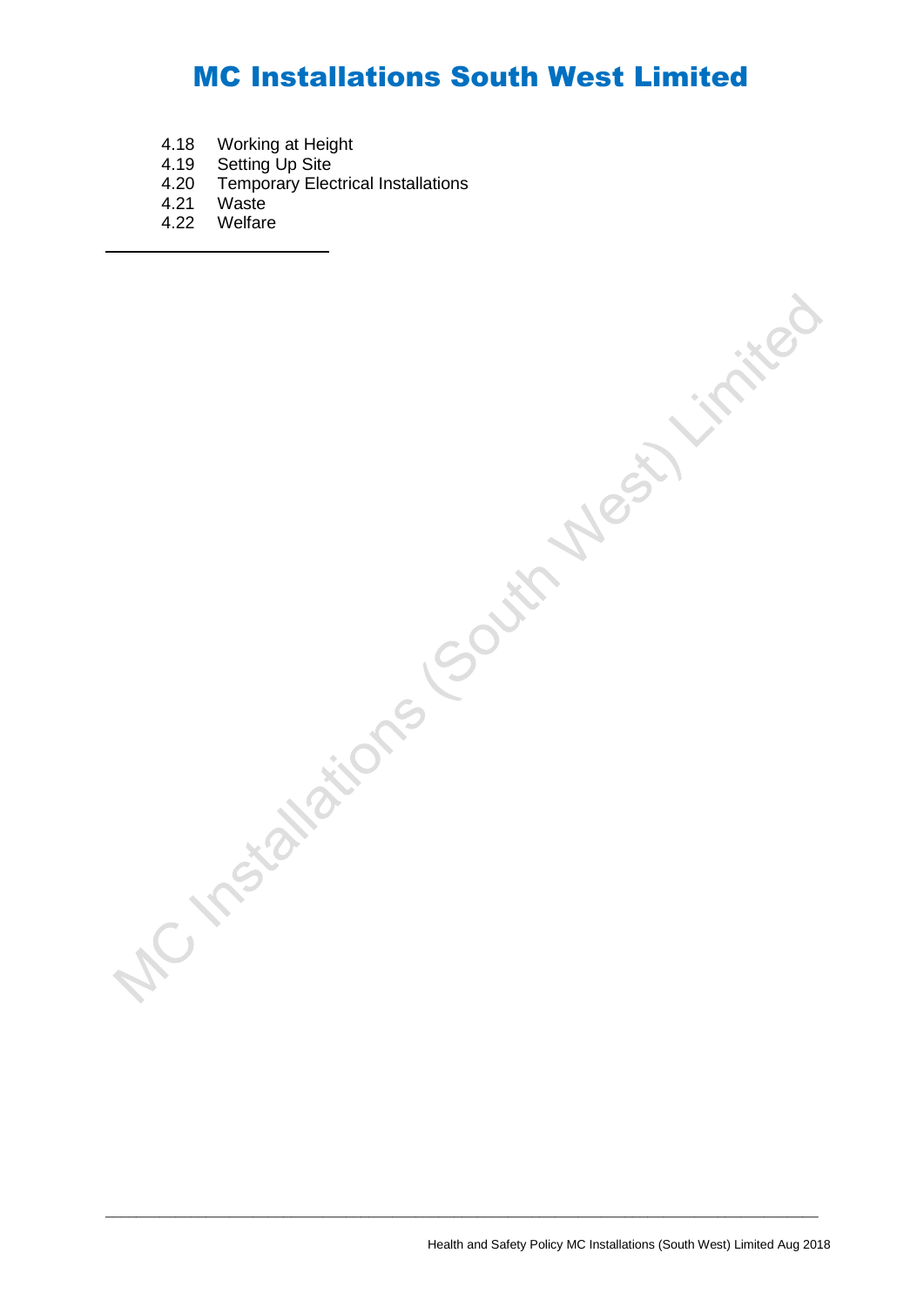#### **INTRODUCTION**

In compliance with the requirement of Section 2 (3) of the Health and Safety at Work etc. Act 1974, MC Installations (South West) Limited effectively discharges its statutory duties by preparing a written Health and Safety Policy.

A copy of the Policy, which outlines our Health and Safety Arrangement and Organisational Structure, is provided for each employee along with any interested person who may be affected by our work activities.

In order for MC Installations (South West) Limited [ MC INSTALLATIONS (SOUTH WEST) LIMITED ] to discharge our statutory duties, employees are required by law, to co-operate with the management in all matters concerning health, safety, and welfare of themselves and any other person who may be affected by their acts or omissions whilst at work.

The main Health and Safety Management System for MC INSTALLATIONS (SOUTH WEST) LIMITED can be located in the Office and is available for inspection by any interested party after any reasonable request.

MC INSTALLATIONS (SOUTH WEST) LIMITED encourages all employees to inform their immediate superior of any areas of the Health and Safety Policy that they feel are inadequate to ensure that the Policy is maintained as a true working document. C. Installations codumn

 $\_$  ,  $\_$  ,  $\_$  ,  $\_$  ,  $\_$  ,  $\_$  ,  $\_$  ,  $\_$  ,  $\_$  ,  $\_$  ,  $\_$  ,  $\_$  ,  $\_$  ,  $\_$  ,  $\_$  ,  $\_$  ,  $\_$  ,  $\_$  ,  $\_$  ,  $\_$  ,  $\_$  ,  $\_$  ,  $\_$  ,  $\_$  ,  $\_$  ,  $\_$  ,  $\_$  ,  $\_$  ,  $\_$  ,  $\_$  ,  $\_$  ,  $\_$  ,  $\_$  ,  $\_$  ,  $\_$  ,  $\_$  ,  $\_$  ,

Health and Safety Policy MC Installations (South West) Limited Aug 2018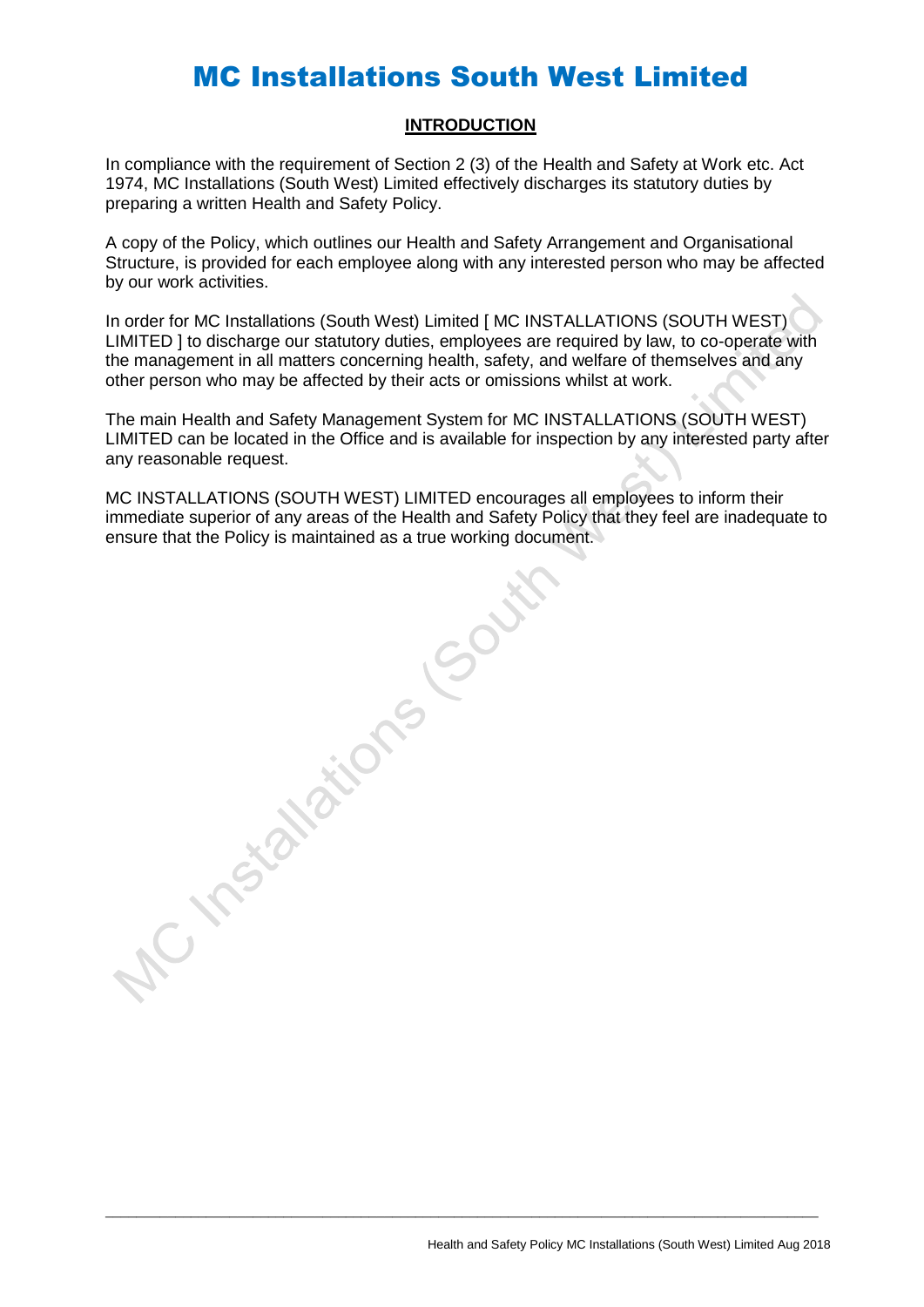### **1.1 HEALTH AND SAFETY POLICY STATEMENT**

The following is a statement of the Company's General Health and Safety Policy in accordance with Section 2 of the Health and Safety at Work etc. Act 1974.

It is the policy of MC INSTALLATIONS (SOUTH WEST) LIMITED to ensure so far as is reasonably practicable the Health, Safety and Welfare of all of the employees working for the Company or other persons who may be affected by our undertakings.

MC INSTALLATIONS (SOUTH WEST) LIMITED acknowledges that the key to successful Health and Safety management requires an effective policy, organisation and arrangements, which reflect the commitment of senior management. To sustain that commitment we will continually measure, monitor and revise where necessary an annual plan to ensure that Health and Safety standards are adequate.

Colin Francis will implement the Company's Health and Safety Policy and recommend any changes to meet new circumstances. The instructions will then be carried out through the normal chain of management. The Company recognizes that successful Health and Safety Management contributes to successful business performance and will allocate adequate finances and resources accordingly.

The management of MC INSTALLATIONS (SOUTH WEST) LIMITED looks upon the promotion of Health and Safety measures as a mutual objective for themselves and their employees at all levels. It is therefore; the policy of the management to do all that is reasonably practicable to prevent personal injury and damage to property. Also the Company aims to protect everyone, including the public, insofar as they come into contact with the Company or its activities, from any foreseeable hazard and danger.

All employees have duties under the Health and Safety at Work etc. Act 1974 and they are informed of their personal responsibilities to take due care for the Health and Safety of themselves and to ensure that they do not endanger others persons by their acts or omissions. They are also informed that they must co-operate with the Company in order that it can comply with the legal requirements placed upon it and the implementation of this Policy.

The Company will ensure continued consultation with the workforce to enable all viewpoints and recommendations to be discussed at regular intervals.

The Company will ensure a systematic approach to identifying hazards, assessing the risk, determining suitable and sufficient control measures and informing employees of the correct procedure.

The Company will provide, so far as is reasonably practicable, safe places and systems of work, safe plant and machinery, safe handling of materials and substances, the provision of adequate safety equipment and ensure that appropriate information, instruction, training and supervision is given.

The Company regards all Health and Safety Legislation as the minimum standard and expects management to achieve their managerial targets without compromising Health and Safety.

 $\_$  ,  $\_$  ,  $\_$  ,  $\_$  ,  $\_$  ,  $\_$  ,  $\_$  ,  $\_$  ,  $\_$  ,  $\_$  ,  $\_$  ,  $\_$  ,  $\_$  ,  $\_$  ,  $\_$  ,  $\_$  ,  $\_$  ,  $\_$  ,  $\_$  ,  $\_$  ,  $\_$  ,  $\_$  ,  $\_$  ,  $\_$  ,  $\_$  ,  $\_$  ,  $\_$  ,  $\_$  ,  $\_$  ,  $\_$  ,  $\_$  ,  $\_$  ,  $\_$  ,  $\_$  ,  $\_$  ,  $\_$  ,  $\_$  ,

Signature: Colin Francis **Position:** Director

Date: **Note:** Review Date: **Review Date: Review Date: Review Date: Review Date: Review Date: Review Date: Review Date: Review Date: Review Date: Review Date: Review Date: Review Date: Review Date:**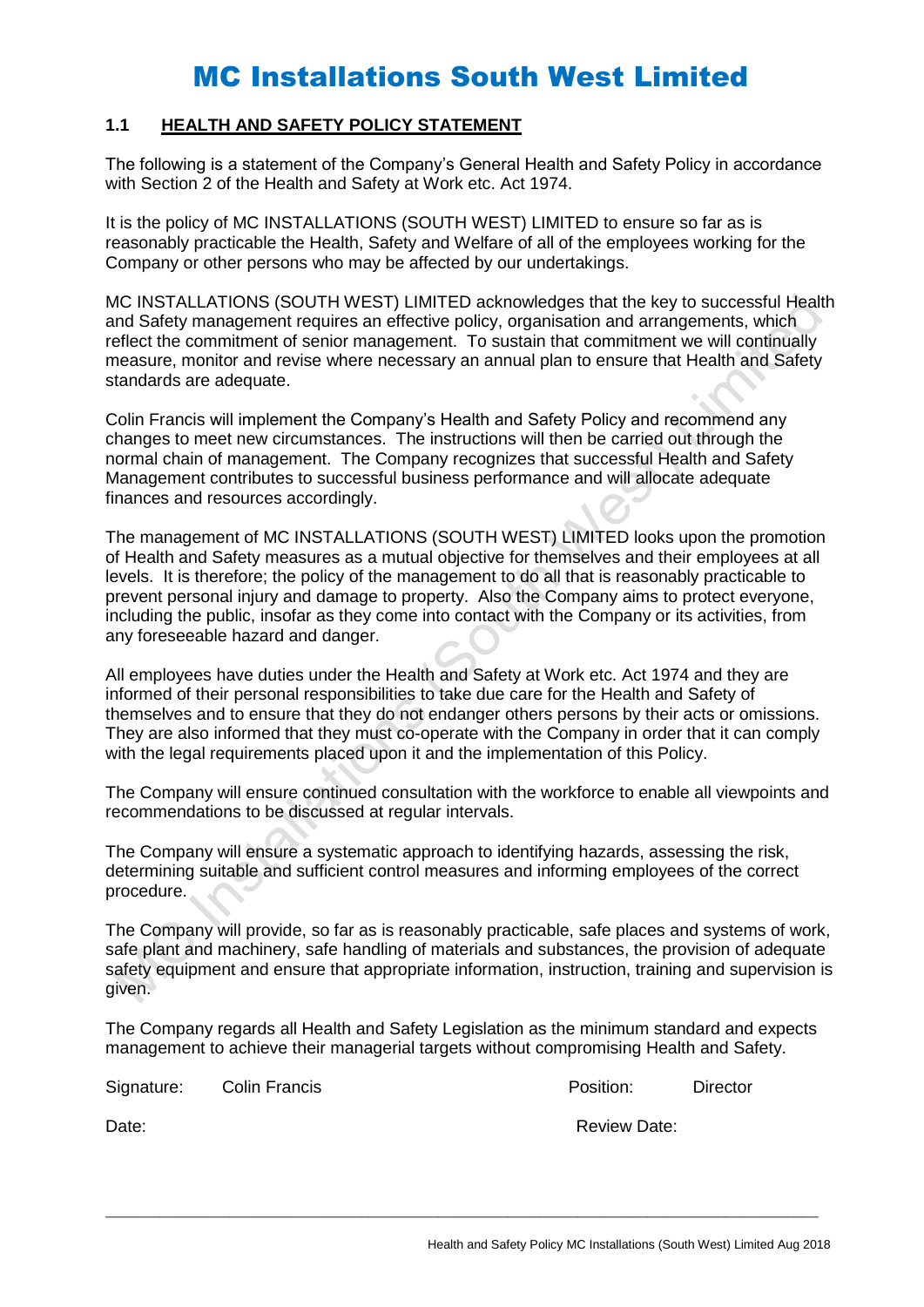**1.2**

#### **ENVIRONMENTAL STATEMENT**

MC INSTALLATIONS (SOUTH WEST) LIMITED recognises the need for sustainable development and continually aim to improve the environmental effect of its activities. To achieve this we will: -

Establish sound environmental management by: -

Meeting or improving upon relevant legislative, regulatory and environmental codes or practice.

Developing objectives that target environmental improvements and monitor performance by regular review.

Consider environmental issues in the decision making process.

Developing a relationship with suppliers and contractors so that we all recognise our environmental responsibilities.

Educating staff so that they carry out their activities in an environmentally responsible manner.

Promoting an appreciation of the company's environmental performance among customer, employees and the general public.

Providing for the effective use of resources by: -

Advising customers on the efficient use of energy and other utilities.

Promoting waste minimisation by recycling or finding other uses of by-products whenever economically viable.

Promoting the efficient use of resources, energy and fuel throughout the company's operations.

Provide information for the company's products to be properly used, stored and disposed of so as to avoid unacceptable effects on the environment.

Co-operate with: -

The communities in which we operate.

The government, regulatory bodies and other interested parties with the shared vision of being a good and trusted neighbour.

 $\_$  ,  $\_$  ,  $\_$  ,  $\_$  ,  $\_$  ,  $\_$  ,  $\_$  ,  $\_$  ,  $\_$  ,  $\_$  ,  $\_$  ,  $\_$  ,  $\_$  ,  $\_$  ,  $\_$  ,  $\_$  ,  $\_$  ,  $\_$  ,  $\_$  ,  $\_$  ,  $\_$  ,  $\_$  ,  $\_$  ,  $\_$  ,  $\_$  ,  $\_$  ,  $\_$  ,  $\_$  ,  $\_$  ,  $\_$  ,  $\_$  ,  $\_$  ,  $\_$  ,  $\_$  ,  $\_$  ,  $\_$  ,  $\_$  ,

| Signed |  |
|--------|--|
|        |  |

Position ...Director..........

Date ............................................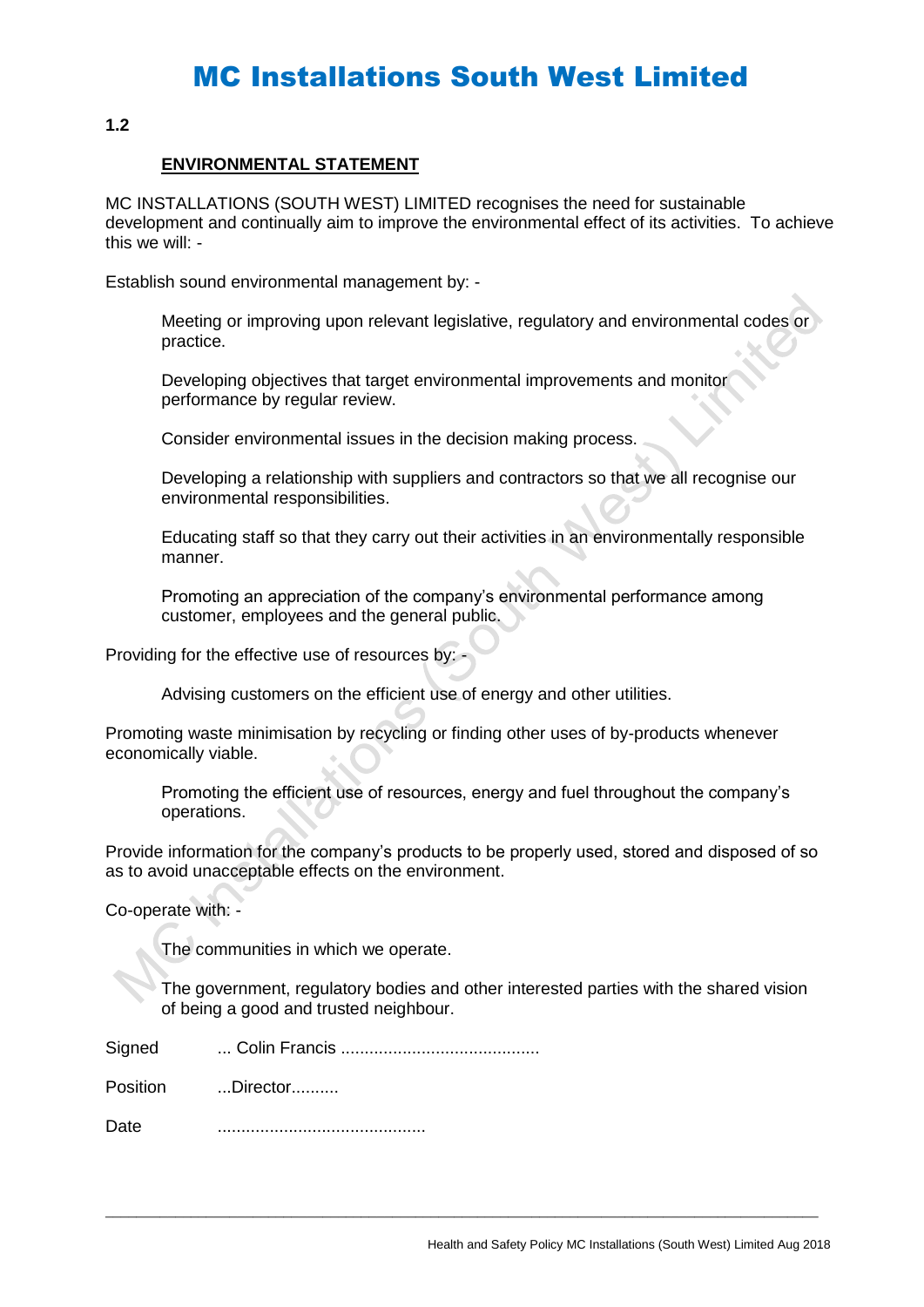### **2.0 ORGANISATION**

## **2.1 Safety Management Structure**

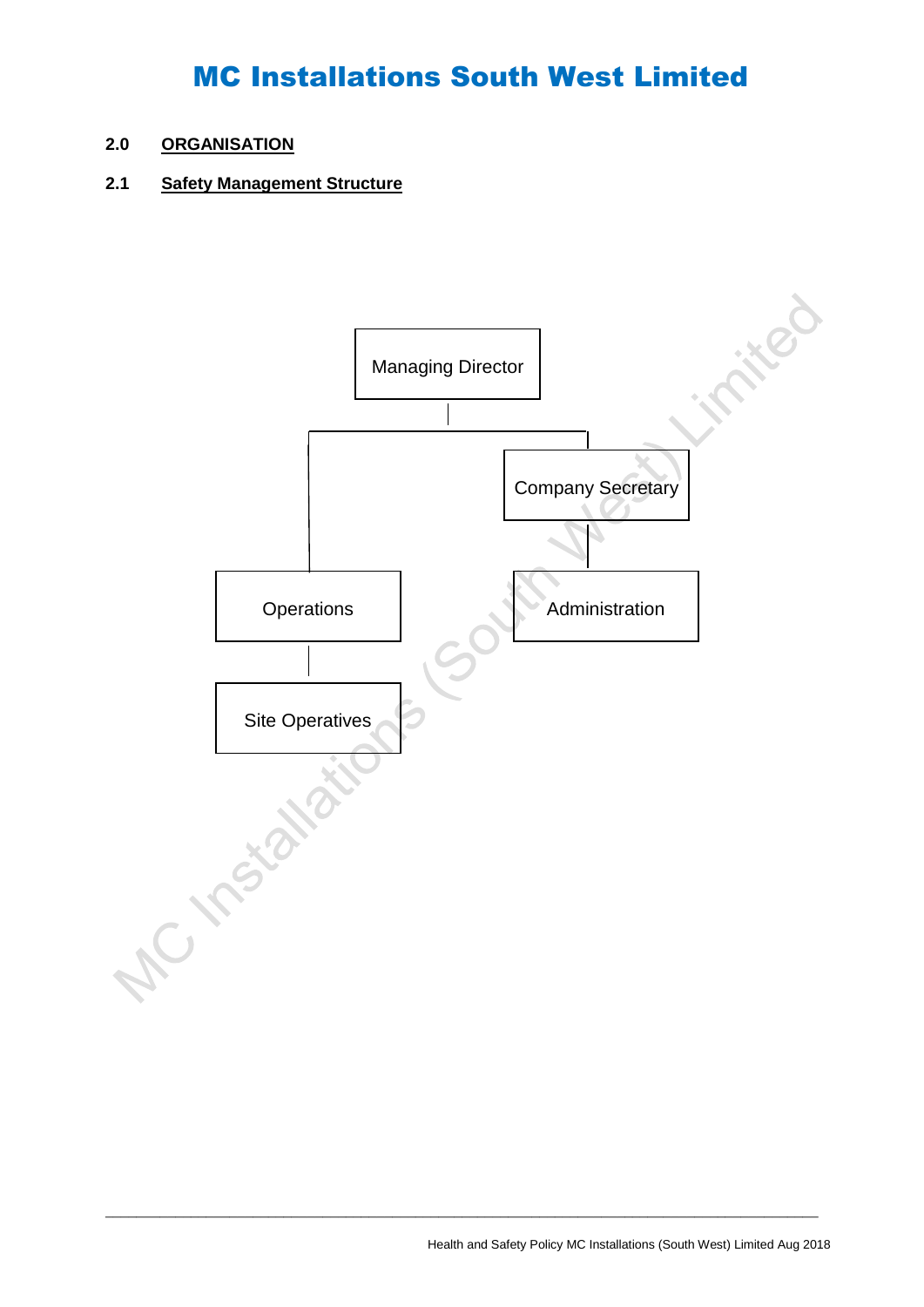### **2.2 Employers Responsibilities**

We have a duty to all employees, casual workers, part-time workers, trainees, visitors, and subcontractors who may be on our work site or using equipment provided by the Company. Consideration must also be given to our neighbours and the general public.

Management will ensure they: -

- Assess all risks to workers Health and Safety and bring the findings to the attention of employees.
- Provide safe machinery, equipment and tools that are suitably maintained.
- Provide a safe place of work with adequate facilities and safe access and egress.
- Ensure adequate training and information is given to all employees regardless of their position within the Company.
- Ensure provisions are in place to guarantee that articles and substances are handled and stored in a proper manner.
- Provide health surveillance to employees where it is deemed necessary by any Risk Assessments.
- Appoint competent persons to help comply with Health and Safety Law.

#### **2.3 Employees Responsibilities**

The Health and Safety at Work etc. 1974 details two main sections which employees are required to comply with. These are: -

Every employee working for the Company has a duty of care under the Health and Safety at Work Act 1974 Section 7 to take reasonable care of himself and any other person who may be affected by their actions and omissions.

In addition to the above, Section 8 states that under no circumstances must employees purposely or recklessly interfere or misuse anything provided in the interest of safety or welfare such as guards, signs or firefighting equipment.

Employees also have a duty to assist and co-operate with their employers and any other person to ensure all aspects of Health and Safety Legislation are adhered to.

Employees are obliged to: -

- Always follow Safety Rules, avoid improvisation and comply with the Health and Safety Policy.
- Not perform work that you are not qualified to undertake.
- Always store materials, equipment and tools in a safe manner.
- Never obstruct emergency escape routes.
- Always practice safe working procedures, refrain from horseplay and report all hazards and defective equipment.

- Always wear suitable clothing and Personal Protective Equipment for the task being undertaken.
- Inform the Company of all accidents that occur.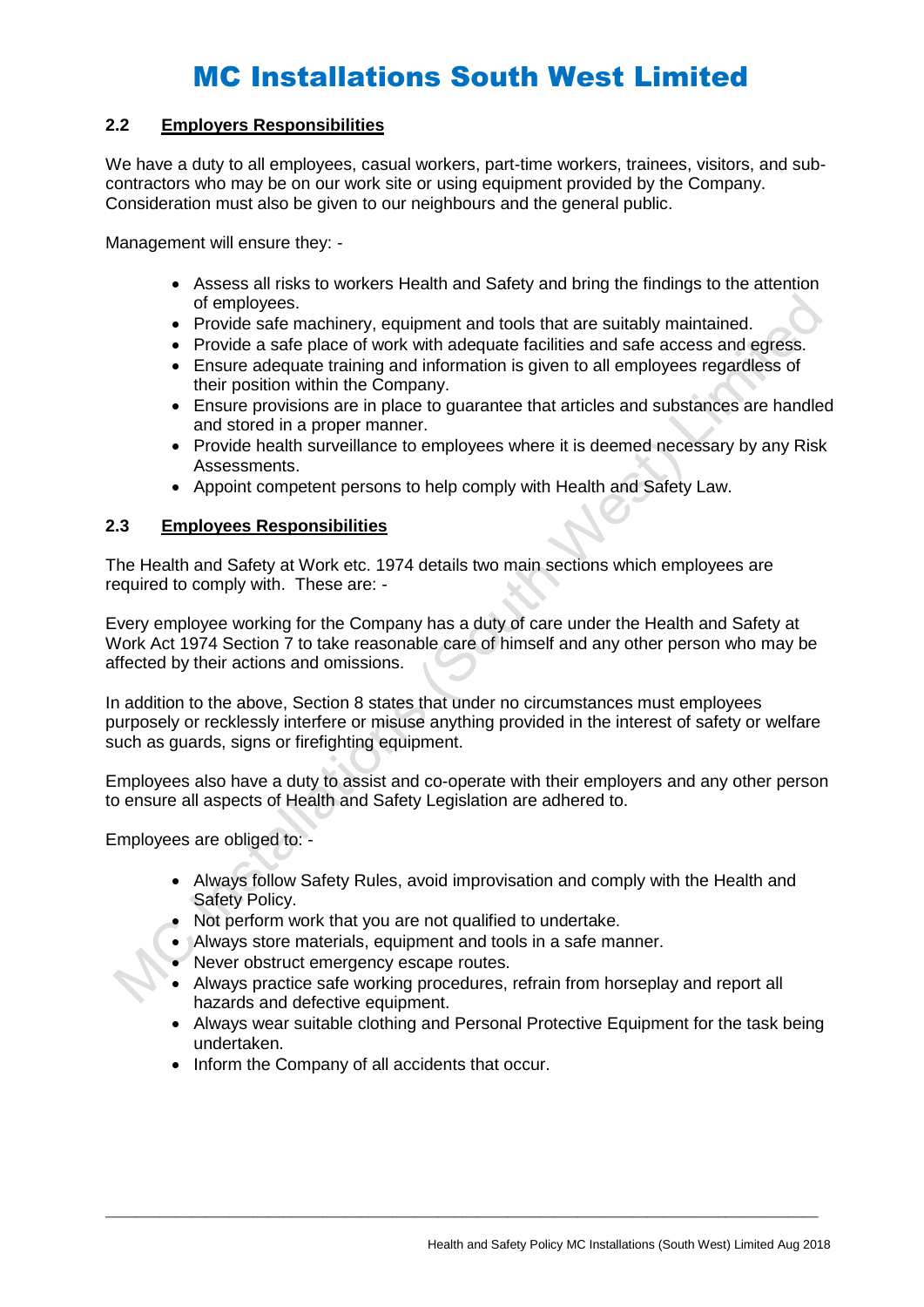The Management of Health and Safety at Work Regulations require all employees to: -

- Utilise all items that are provided for safety.
- Comply with all safety instructions
- Report to Management anything that they may consider to be of any danger
- Advise Management of any areas where protection arrangements require reviewing.

### **2.4 Individual Responsibilities**

Section 2 of the Health and Safety at Work Act etc. 1974 places a duty on employers to prepare a written Health and Safety Policy which will give details of your responsibilities for ensuring the health, safety and welfare of all employees. The following list of responsibilities has been collated to ensure compliance with statutory legislation.

The Managing Director will ensure:

- All levels of the Organisation fully understand the arrangements for the implementation of the Safety Policy
- The Policy is reviewed for compliance with the objectives for Health and Safety.
- That the Company employs competent persons in the relevant roles as defined under the Construction Design and Management Regulations and any other relevant statutory legislation.
- Details of safe systems of work, rules and procedures are communicated to all relevant persons with suitable records kept.
- Health and Safety issues raised by employees, and none employees are recorded and investigated.
- Adequate training is provided for relevant personnel including site induction, toolbox talks or any other relevant job specific training.
- Qualified Fire Aid personnel and facilities are provided to address potential hazards on the work site.
- Employees are informed of the location of First Aid personnel and facilities and the importance of following the correct accident procedure as per site requirements.
- All accidents and dangerous occurrences are investigated and control measures implemented to prevent any reoccurrence.
- All assessments / method statements relevant to the activities and hazards within areas under your control are completed and all relevant personnel informed of the result.
- That suitable and sufficient Personal Protective Equipment is provided for employees at no cost and that suitable records are maintained.
- Joint consultation between Management and other relevant site personnel takes place.
- All statutory authorities are informed of the project details where required.
- All site-specific records registers and certificates for statutory inspections, testing or maintenance are available for inspection.
- Contractors and visitors are adhering to Safety Rules and procedures and any other statutory legislation relevant to their activities.
- Relevant statutory signs and notices are provided and displayed in prominent positions.

#### The Operations Manager will ensure:

- Employees are informed of the location of First Aid personnel and facilities and the importance of following the correct accident procedure as per site requirements.
- Arrangements for fire safety are implemented and that all relevant checks are carried out as per site requirement.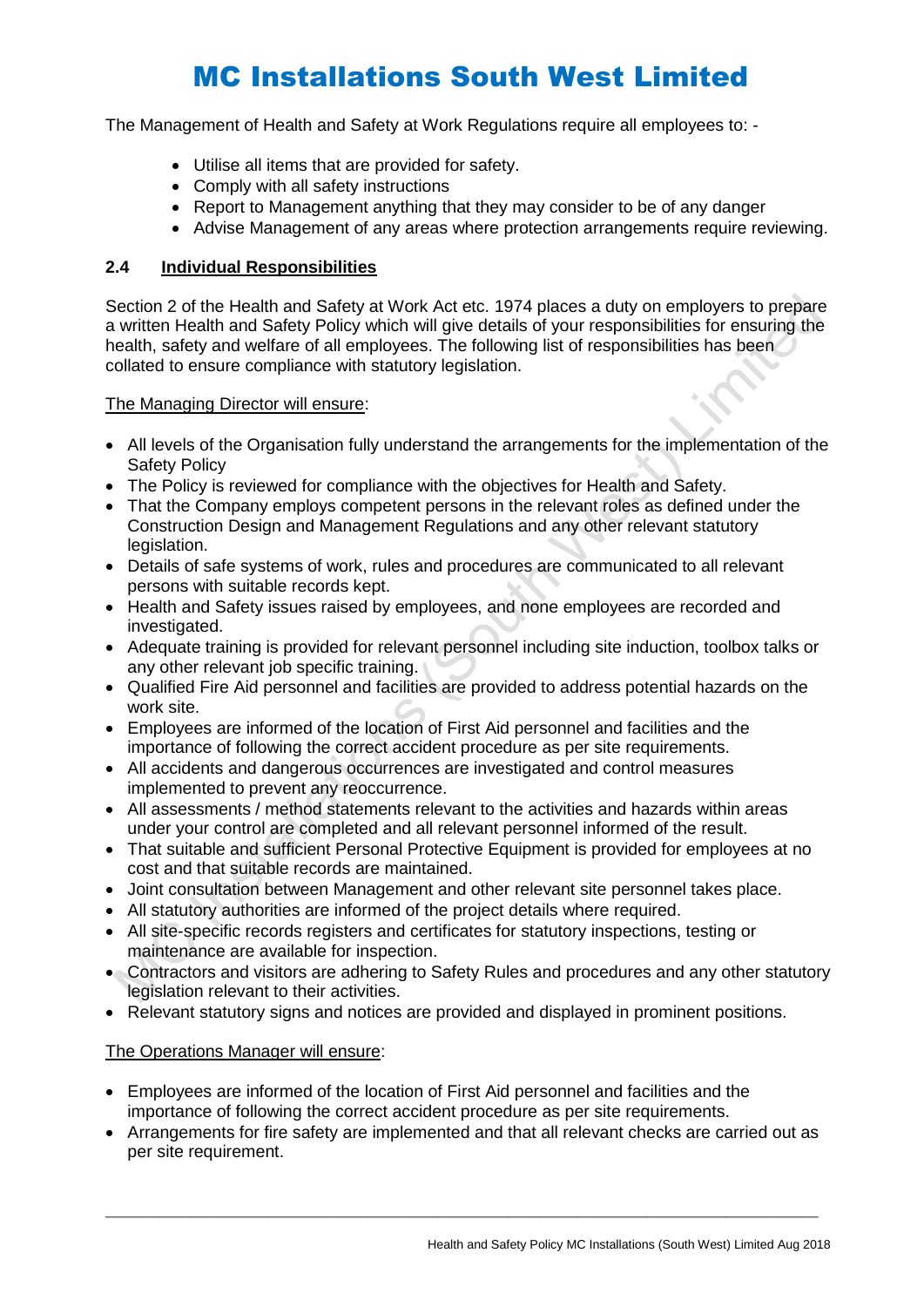- All accidents and dangerous occurrences are investigated and control measures implemented to prevent any reoccurrence.
- All assessments / method statements relevant to the activities and hazards within areas under your control are completed and all relevant personnel informed of the result.
- That suitable and sufficient Personal Protective Equipment is provided for employees at no cost and that suitable records are maintained.
- That suitable and sufficient Personal Protective Equipment is worn at all times by persons on site.
- Any faulty work equipment identified in the area under your control is immediately taken out of service until repaired or replaced.
- Contractors and visitors are adhering to Safety Rules and procedure and any other statutory legislation relevant to their activities.
- All on site welfare facilities are adequate and arrangements are in place for the safe disposal of waste.
- Safe access and egress is provided and maintained at all times throughout the site.

### The Site Team Leader will ensure:

- Employees are informed of the location of First Aid personnel and facilities and the importance of following the correct accident procedure as per site requirements.
- That suitable and sufficient Personal Protective Equipment is worn at all times by persons on site.
- Any faulty work equipment identified in the area under your control is immediately taken out of service until repaired or replaced.
- All on site welfare facilities are adequate and arrangements are in place for the safe disposal of waste.

 $\_$  ,  $\_$  ,  $\_$  ,  $\_$  ,  $\_$  ,  $\_$  ,  $\_$  ,  $\_$  ,  $\_$  ,  $\_$  ,  $\_$  ,  $\_$  ,  $\_$  ,  $\_$  ,  $\_$  ,  $\_$  ,  $\_$  ,  $\_$  ,  $\_$  ,  $\_$  ,  $\_$  ,  $\_$  ,  $\_$  ,  $\_$  ,  $\_$  ,  $\_$  ,  $\_$  ,  $\_$  ,  $\_$  ,  $\_$  ,  $\_$  ,  $\_$  ,  $\_$  ,  $\_$  ,  $\_$  ,  $\_$  ,  $\_$  ,

• Safe access and egress is provided and maintained at all times throughout the site.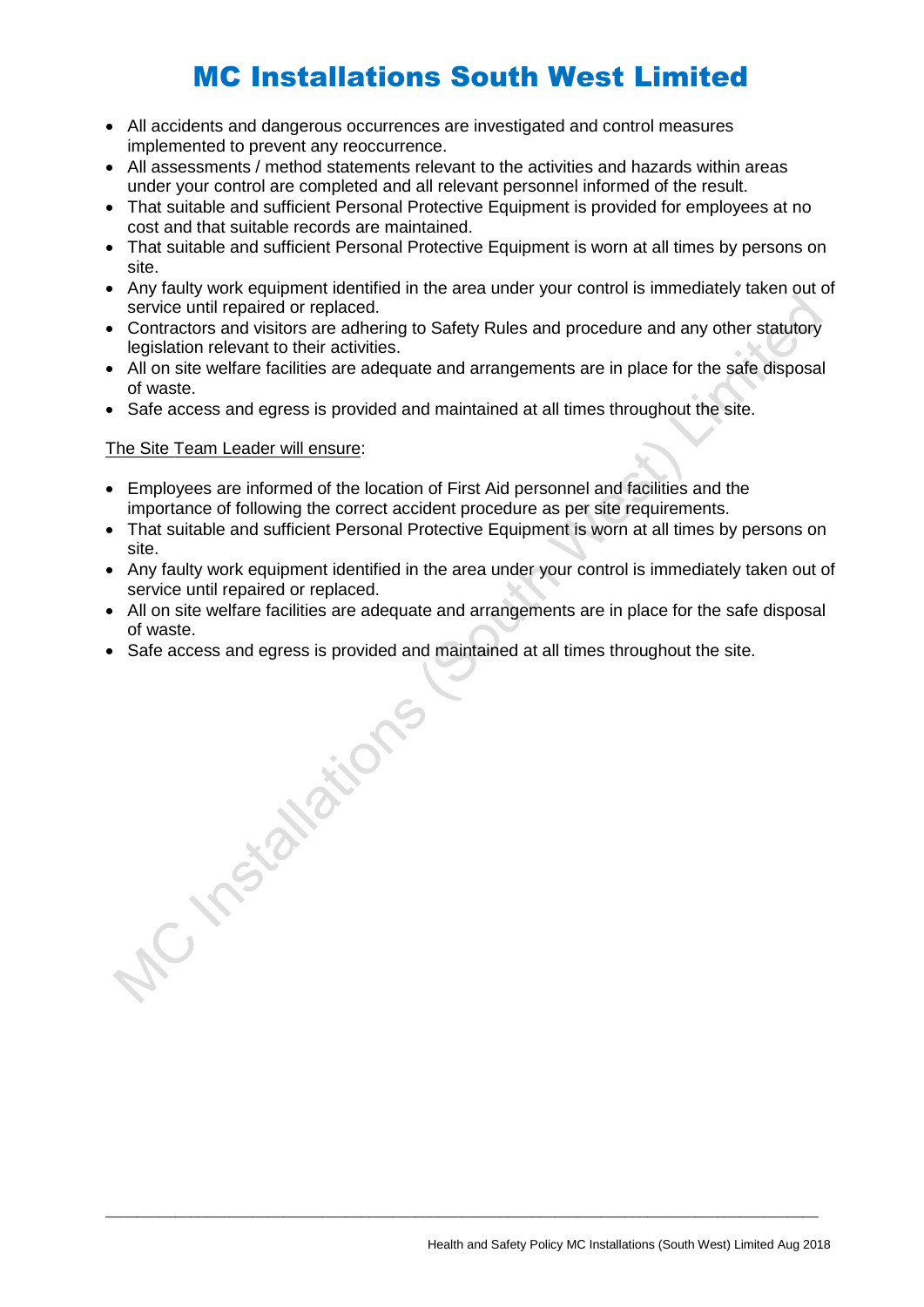#### **2.5 Information for Employees**

Information regarding Health and Safety Law is provided by a number of methods and are as follows: -

- The approved poster "Health and Safety Law What you should know" is displayed in a prominent position on the work site wherever possible. This poster will always be kept in a legible condition with the address of the local Enforcing Authority, the Employment Medical Advisory Service (EMAS) and the names of responsible persons entered in the appropriate spaces provided.
- Where the Health and Safety Law poster cannot be displayed all employees will be issued with copies of the law leaflet: What you should know.
- Management and employees have access to the Company Health and Safety General Policy that contains all relevant information with regards to recording and monitoring.
- Health Surveillance is promoted by the business and employees are encouraged to report to their Line Manager any health issues.

#### **2.6 Joint Consultation**

All information with regards to Health and Safety is communicated by means of consultation between Management and employees. The Managers are immediately advised of the changes and will in turn advise all subordinate employees.

If non-employees raise any concerns with regards to Health and Safety, Management will investigate and either deals with it themselves or contact Senior Management for advice. If needed, Senior Management will contact other Health and Safety Advisors for advice.

If required, Senior Management will request that our Consultants liaise with the Health and Safety Executive or Local Authority on the Company's behalf.

#### **2.7 Responsibilities and Duties of Sub-Contractors/Self Employed Personnel**

- Will be made aware of the Company's Health and Safety Policy and Safety Rules.
- Will be themselves fully aware of the responsibilities and requirements placed upon them by the Health and Safety at Work etc. Act 1974 and other relevant legislation.
- Will comply with instructions given by the Management of the Company.

- Will co-operate with the Company in ensuring a high standard of Health and Safety on all contracts with which they are involved. If the standards stipulated by the Company are higher than basic requirements, then they shall comply with the higher standard.
- Will carry out risk assessments in relation to their activities, ensure that appropriate Health and Safety arrangements are implemented and by adequate liaison inform and co-operate as necessary with the Company.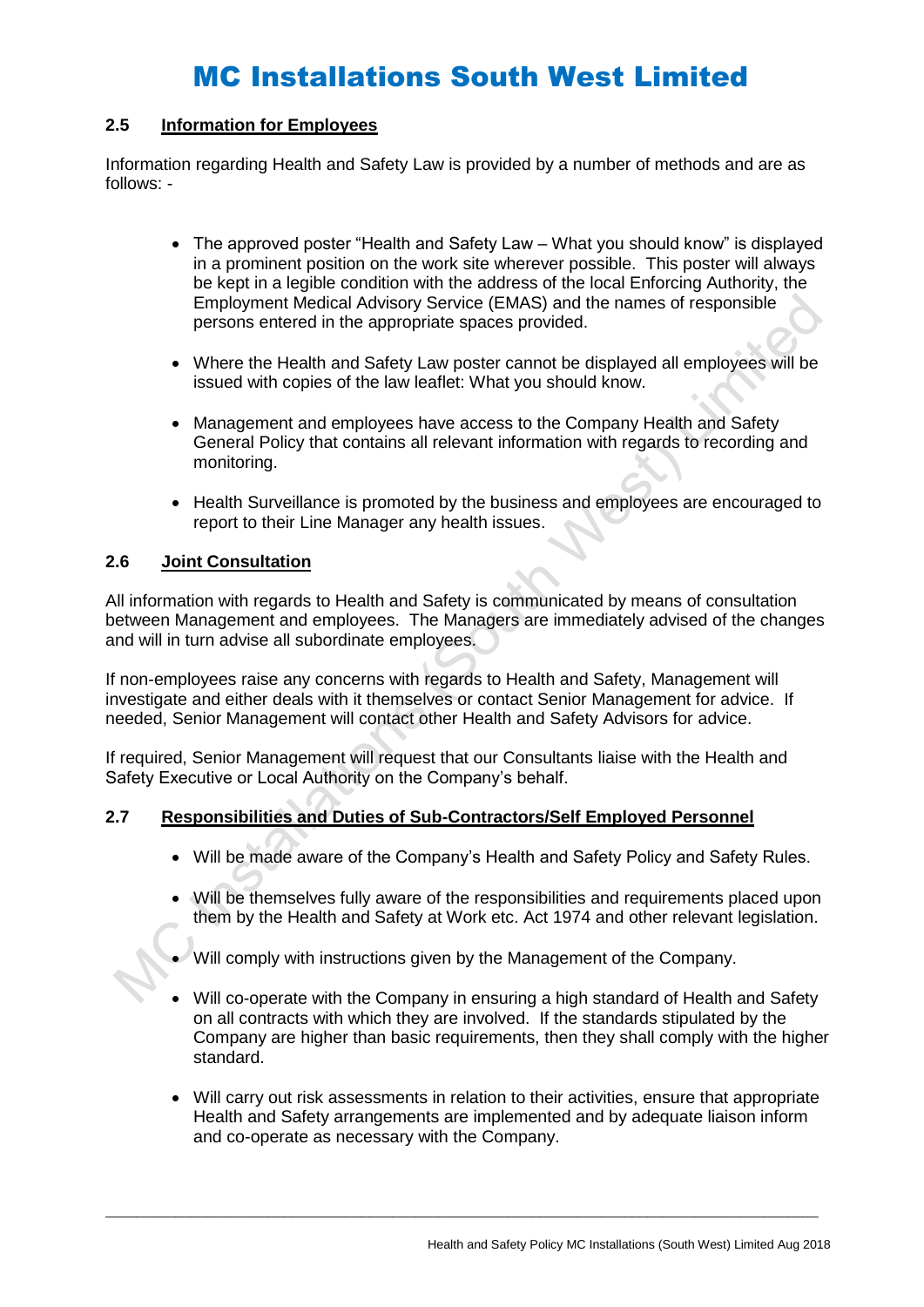#### **2.8 The Working Time Regulations**

The Working Time Regulations set minimum standards for working hours, rest and holidays. Except for young workers, defined as those over school leaving age but below 18, the regulations do not apply to workers in certain occupations.

Working time is any period during which a worker is working, at the employer's disposal and carrying out his activity or duties, any period when the worker is receiving relevant training and any additional periods that the employer and workers agree by relevant agreement.

With the exception of exempt workers, employees will not be required to work more than an average of 48 hours in a seven-day period. The average is normally calculated over a 17-week rolling reference period but this can be successive 17-week periods if this is specified in a relevant agreement.

There is a general requirement on our Company to take reasonable steps to ensure that workers do not work in excess of the 48-hour average, which includes asking whether or not the employees have more than one job.

There is no requirement to keep specific records of hours worked, but where necessary we can show an Officer of the HSE or Local Authority that workers have not exceeded the 48-hour average.

Employees can opt out of the maximum 48-hour week by means of an individual agreement. This agreement must be in writing and may either be for a fixed period or for an indefinite period. Unless a period of notice to terminate the agreement (which cannot exceed three months) is specified, it can be terminated with seven day's notice. Employees cannot be required to opt-out of the 48-hour week and it is unlawful to take action against them for refusing. If employees opout of the 48-hour week, we will keep a copy of the opt-out agreement in the employees file.

#### **Rests**

Employees are entitled to a minimum uninterrupted rest break away from the workplace of 20 minutes in any work period that exceeds six hours, unless different periods are agreed in a collective or workforce agreement. The rest break is 30 minutes in any work period that exceeds four-and-a-half hours for young workers and no agreement can alter this.

The break must be continuous unless a situation arises which is unforeseen and unavoidable, in which case compensatory rest breaks must be given within three weeks.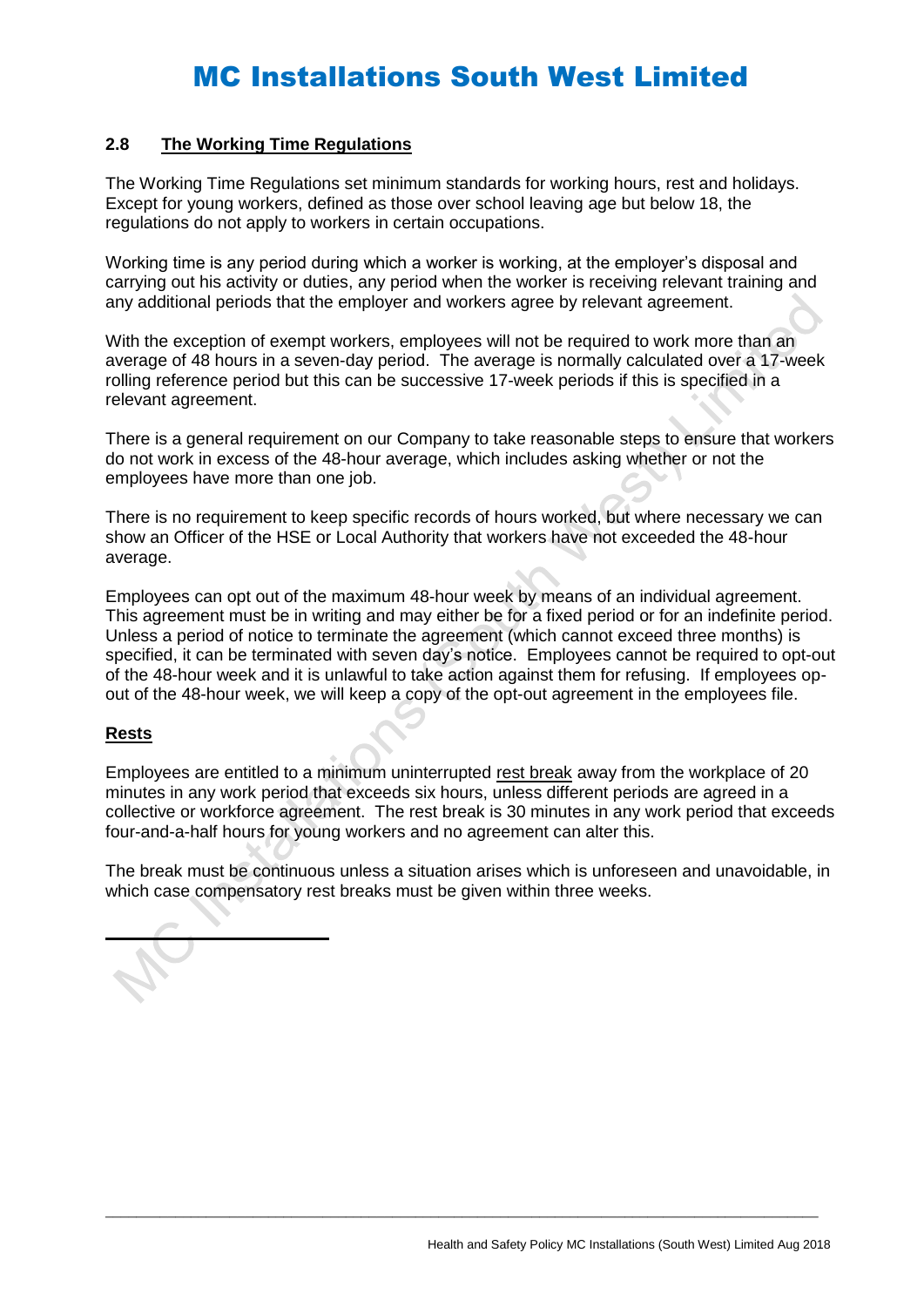### **3.0 ARRANGEMENTS**

### **3.1 Alcohol and Drugs**

All alcohol and drugs impair individual reaction speeds and it is not wise to be in the workplace after consuming any alcohol or drugs.

Under no circumstances will any employees: -

- Report or endeavor to report for work on any of the premises having consumed alcohol or under the influence of drugs
- Report for work in an unfit state due to use of alcohol or drugs.
- Be in the possession of any drugs whilst on the premises.

Drugs properly prescribed by a General Practitioner for medical treatment are permitted, provided such use does not adversely affect the person's ability to carry out the work for which he is employed in a healthy and safe manner.

Failure to comply with this requirement will result in immediate removal of the subject person from the premises and the person suspended on full pay pending formal disciplinary action.

### **3.2 Control of Substances Hazardous to Health Assessments**

To enable the Company to comply with the Control of Substances Hazardous to Health Regulations we will endeavor to hold all the relevant data on the toxicity and potential hazard of all substances used within the Organisation. Management who have attended a training course will complete the assessments and all the information will be brought to the attention of employees, sub-contractors and visitors who are likely to be exposed to the substances that are likely to cause harm to health.

The Company's approach to the regulations is to: -

- Familiarise itself with the legal requirements.
- Identify and list what substances are used within the Organisation.
- Assess the risks to health from working with the substance.
- Introduce all the necessary control measures to safeguard all employees and other persons who may be affected by the Company's undertakings.
- Decide what additional precautions may be required.
- Implement the precautions that have been decided.
- Monitor the precautions that have been implemented and introduce any technique that would improve safety.

All employees have a duty under COSHH regulations as outlined below:

- Take part in training programmes
- Read container labels
- Practice safe working habits
- Report any hazard or defect to the Manager
- Use personal protective equipment provided
- Store equipment and tools properly
- Return all substances to their secure location after use

 $\_$  ,  $\_$  ,  $\_$  ,  $\_$  ,  $\_$  ,  $\_$  ,  $\_$  ,  $\_$  ,  $\_$  ,  $\_$  ,  $\_$  ,  $\_$  ,  $\_$  ,  $\_$  ,  $\_$  ,  $\_$  ,  $\_$  ,  $\_$  ,  $\_$  ,  $\_$  ,  $\_$  ,  $\_$  ,  $\_$  ,  $\_$  ,  $\_$  ,  $\_$  ,  $\_$  ,  $\_$  ,  $\_$  ,  $\_$  ,  $\_$  ,  $\_$  ,  $\_$  ,  $\_$  ,  $\_$  ,  $\_$  ,  $\_$  ,

• Use control measures properly.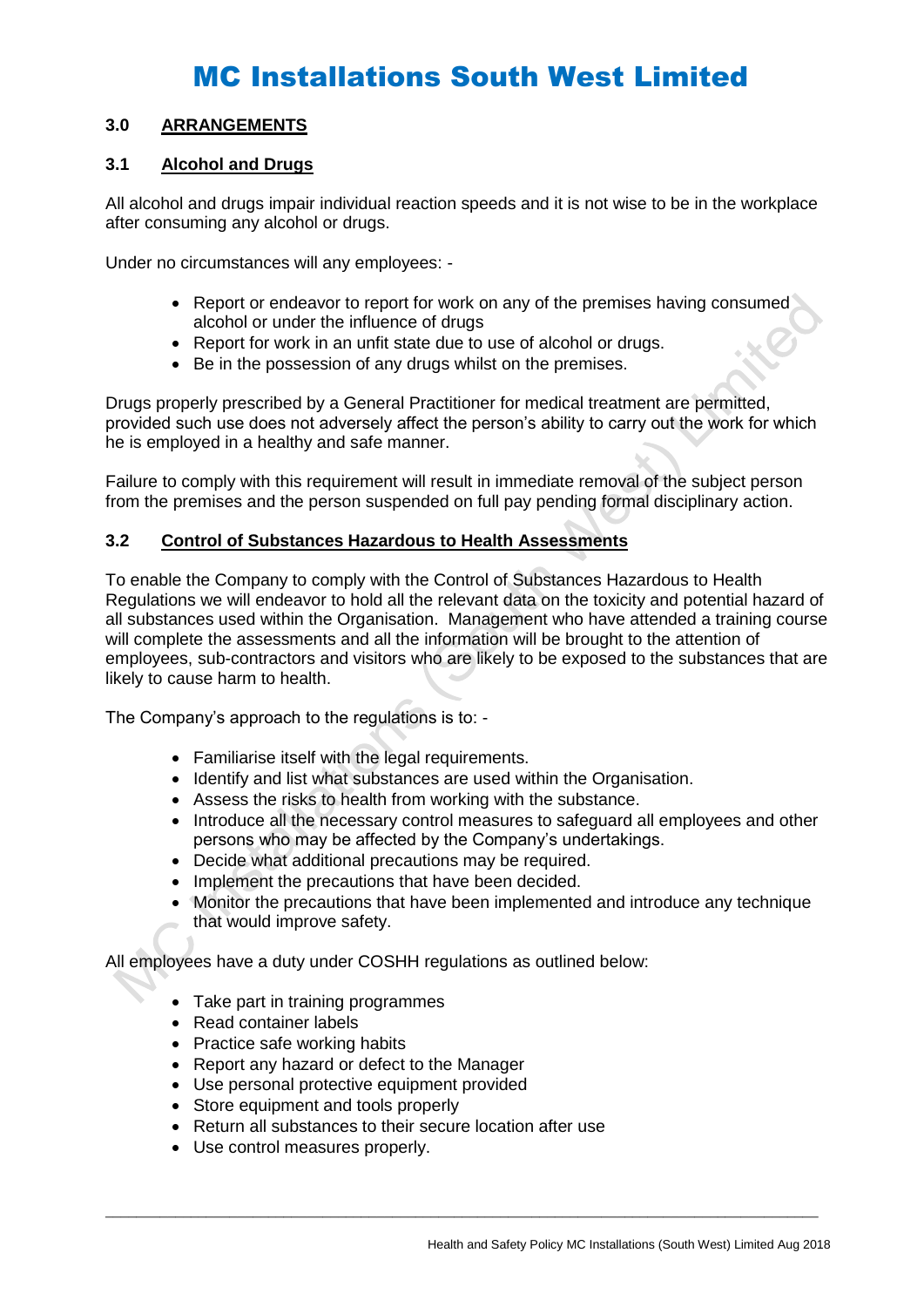#### **COSHH Do's and Do Not's**

### **Do Not**

- Taste chemicals or touch them with your bare hands
- Try to identify chemicals by their smell
- Smoke or drink in the workplace
- Leave unmarked chemicals around label as original container
- Be afraid to ask questions.

#### **Do**

- Read the product label and any other information provided so that you understand the hazards of the job before you start work.
- Read the applicable safety data sheets for each chemical
- Wear the required personal protective clothing and equipment until the job is completed.
- Make sure the personal protective equipment is well maintained and fits properly.
- Make sure all containers are close when you are not using them.
- Keep your work area clean and tidy.
- 
- Follow all instructions on the storage and transportation of chemicals.

 $\_$  ,  $\_$  ,  $\_$  ,  $\_$  ,  $\_$  ,  $\_$  ,  $\_$  ,  $\_$  ,  $\_$  ,  $\_$  ,  $\_$  ,  $\_$  ,  $\_$  ,  $\_$  ,  $\_$  ,  $\_$  ,  $\_$  ,  $\_$  ,  $\_$  ,  $\_$  ,  $\_$  ,  $\_$  ,  $\_$  ,  $\_$  ,  $\_$  ,  $\_$  ,  $\_$  ,  $\_$  ,  $\_$  ,  $\_$  ,  $\_$  ,  $\_$  ,  $\_$  ,  $\_$  ,  $\_$  ,  $\_$  ,  $\_$  ,

• Clean all spills as they occur.<br>• Follow all instructions on the storage a<br>• Report all accidents or dangerous incidents.<br>• Report all accidents or dangerous incidents.<br>• Popular accidents. • Report all accidents or dangerous incidents, however minor.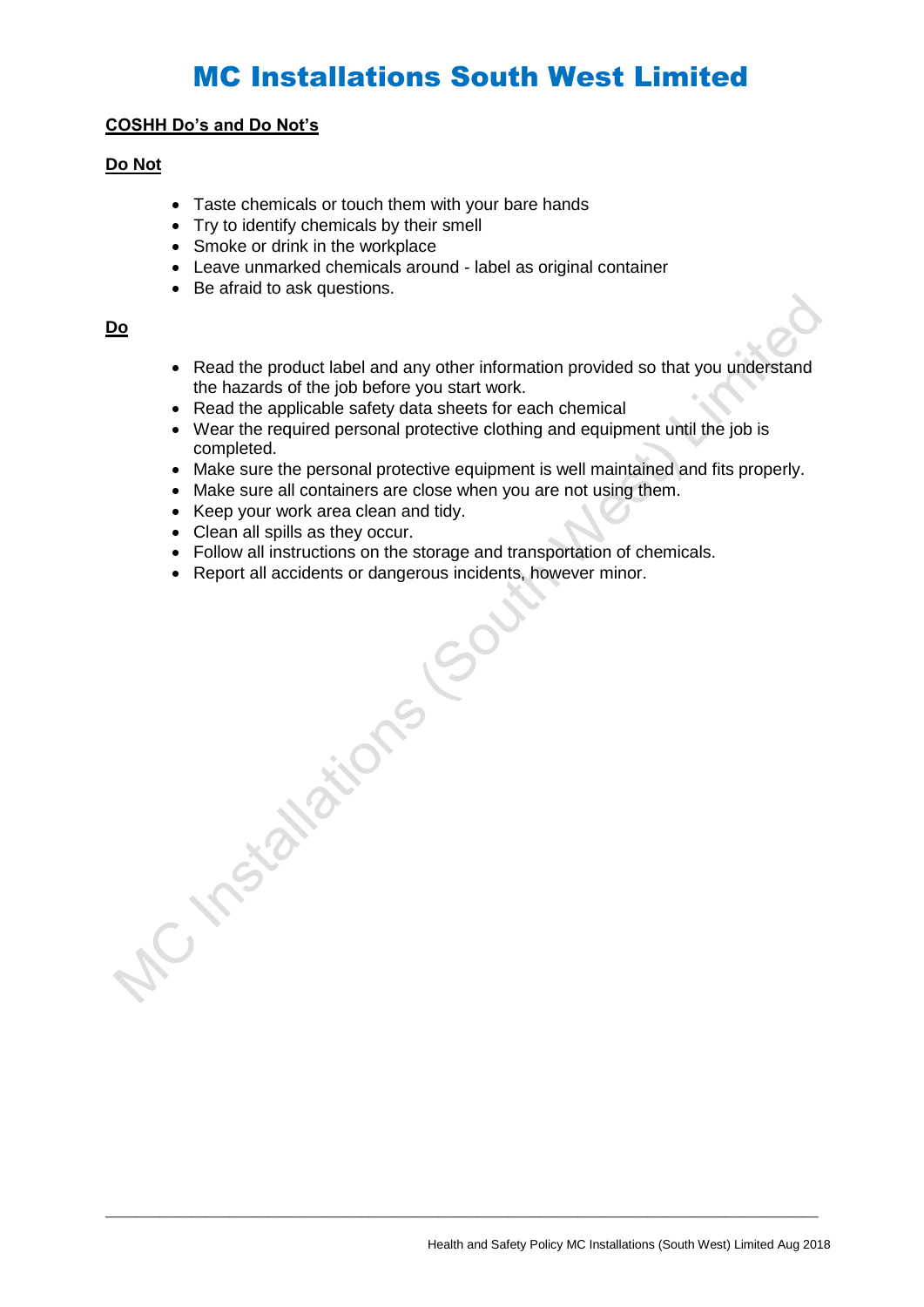## **3.3 Disciplinary Rules**

The Company believes that Health and Safety is a critical factor that needs to be taken into account when running a business. To enable the Company to control safety, a number of safety rules have been drawn up. Failure to comply with these rules will result in employees being subject to disciplinary actions. If after investigation the Company believes that employees have acted in one of the following ways, then employees may be dismissed for gross misconduct: -

- Deliberate breaking any written safety rules
- Removal or misuse of any piece of equipment, label, sign or warning device which is provided by the Company (or its agent) for the protection and safety of its employees.
- Using a naked flame in no smoking areas.
- Failure to follow laid down procedures for the use of:
	- flammable or hazardous substances
	- toxic materials
	- Items of lifting equipment.
- Behaviour in any manner that could lead to accidents, including horseplay, practical jokes etc.

Undertaking any action that may interfere with an accident investigation.

### **3.4 Display Screen Equipment**

### **User**

As assessment will be carried out to determine whether or not an employee who works on display screen equipment is a User. A User is someone who habitually uses the equipment as a significant part of his or her work, i.e. an alternative means to do the job is not available and continuous spells of an hour or more are encountered. If they are a User, we will ensure the regulations are followed to reduce or remove the risk so far, as is reasonably practicable.

The workstation will be analysed to reduce any risks and will be reviewed when changes in the workstation occur or when the operation of the system changes.

All risks will be recorded unless they are identified as being insignificant and the assessment can be easily repeated.

The elements of the workstation that are assessed are divided into three main topics: -

- The Equipment
- The Environment
- **The Interface**

Present Users shall be provided on request with appropriate eye tests, it is also advisable that future Users are tested before they become Users.

Where the User experiences difficulties with DSE we will provide eye/eyesight tests as soon as possible. The Company will be required to meet the cost of providing these tests and any special corrective appliance necessary.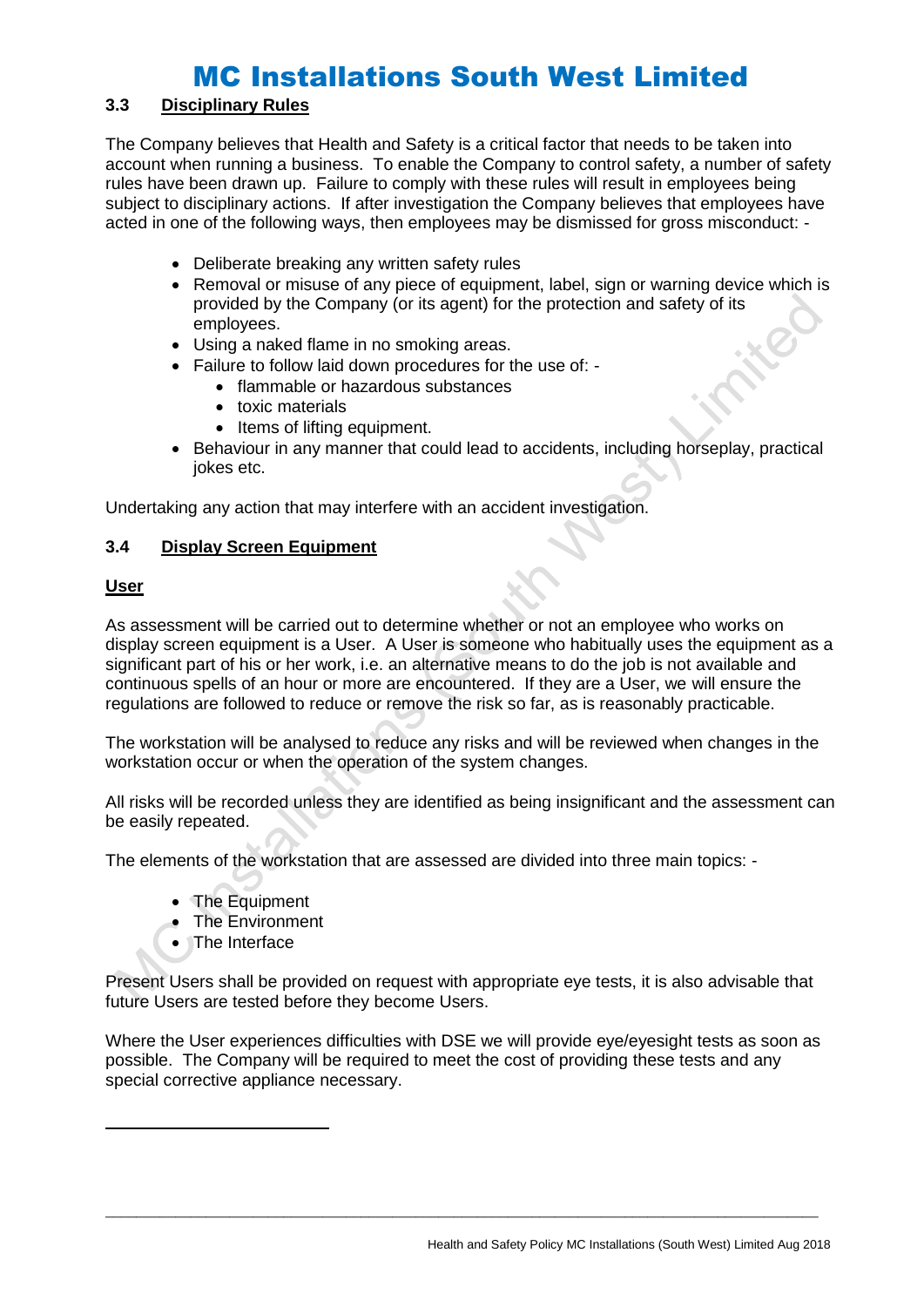## **3.5 Electricity**

Electricity cannot be heard or seen yet it can kill if used incorrectly. A small electric shock from an electrical hand tool may not be sufficient to kill bit it may be capable of throwing you off balance, which could result in a fall from a height. Therefore, all electrical equipment will be selected carefully to ensure it is suitable for the environment in which it is used.

Movable and portable equipment will be inspected, tested and maintained on a routine basis, depending on the use and application of the particular item.

All members of staff who are required to use electrical equipment will be trained in accordance with the manufacturer's instructions.

#### **Records**

Records of all portable electrical appliance testing will be kept on the Company premises and will be available at all times for inspection if required.

Any defective equipment will be removed from use until such time as it can be repaired, with remedial action being recorded. All items of equipment that cannot be repaired will be withdrawn from use. Under no circumstances will any makeshift or temporary electrical repairs be made on any electrical equipment.

#### **Inspection and Testing**

In order to ensure all electrical equipment remains in a good condition throughout it's working life: -

- All leads will be examined and those with damaged sheaths replaced. Under no circumstances will insulation tape be used to repair or extend any electrical lead.
- All plugs will be visually inspected prior to use to ensure they are not damaged.
- At least once a year (more often for equipment that is in heavy and frequent use) the plug on every item of portable equipment will be subjected to close scrutiny, i.e. the plug top removed and the wiring checked to ensure the wires are connected to the correct terminals, the contacts are secure and the correctly rated fuse is fitted.
- All electrical appliances will be visually inspected during use and will be tested by a competent person every twelve months.
- Following satisfactory inspection and testing the appliance, plug and lead will have self-adhesive label or other similar tag attached, to indicate that the equipment has passed the testing procedure as well as indicating the date when the appliance must be re-checked.

Portable electrical appliances will only be used for the task that they are intended and the lead will be suitably positioned to prevent any damage or entanglement.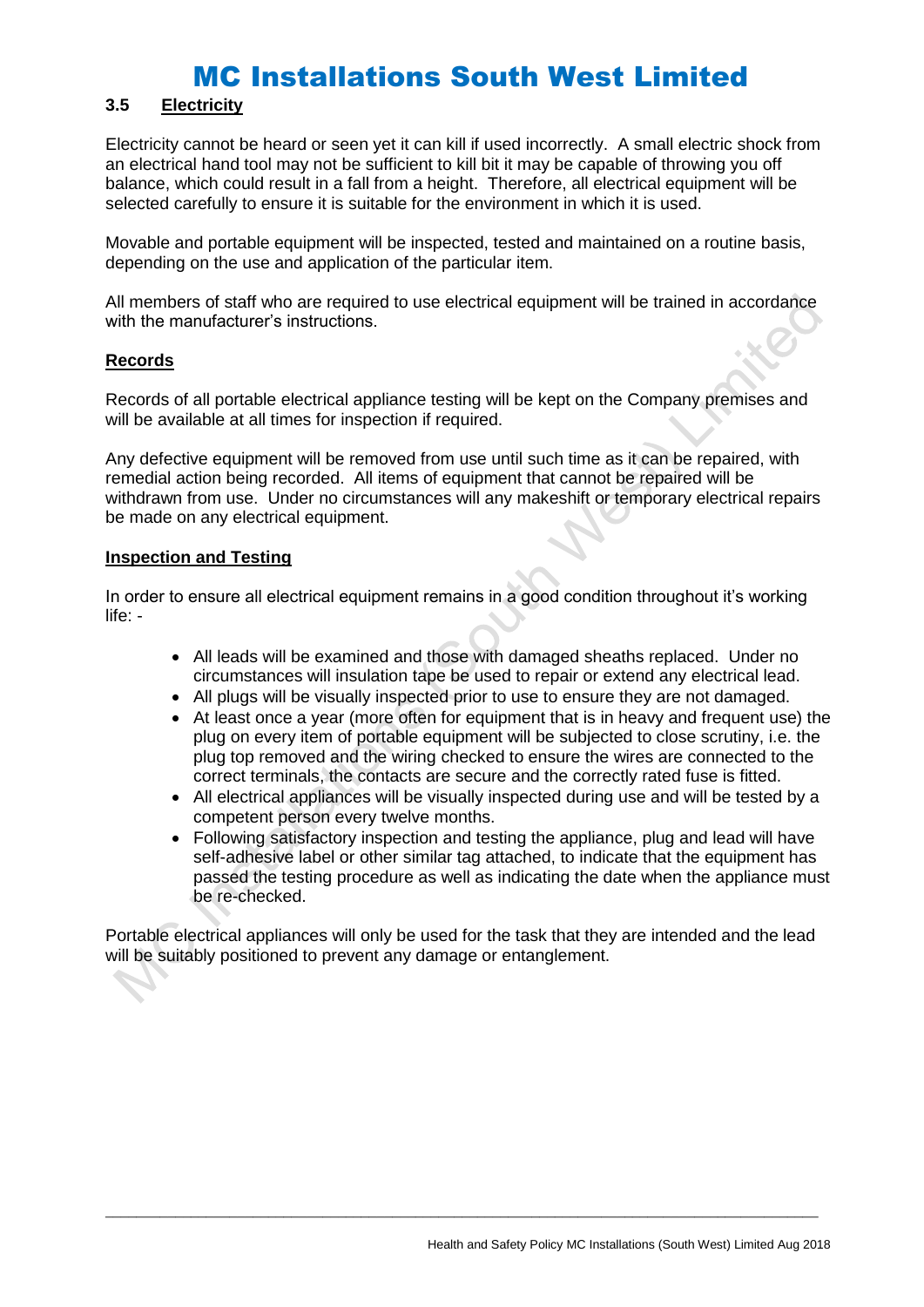## **3.6 Fire Precautions and Evacuation Procedure**

A restablished

The Directors will ensure:

- That all employees receive comprehensive induction before commencing work on work sites, to ensure that they are fully aware of all the arrangements in place for implementing the fire evacuation procedure.
- A Visitors Book is kept up-to-date at all times recording the names of all visitors to the work site [ Main Contractor] This Visitors Book will be taken to the fire assembly point in the event of an evacuation for the purposes of ensuring all visitors are accounted for.
- The requirements for employee training in Fire Safety are adhered to.
- All firefighting equipment is tested on a regular basis as per manufacturer's guidelines and records kept.
- A fire evacuation drill is carried out on a regular basis and details recorded in the Fire logbook.
- A fire risk assessment is undertaken within the workplace, outlining who may be affected by a fire along with any special requirements.
- A regular check is made to ensure escape routes and doors are not obstructed. Fire Exit doors should be unlocked and available for use at all times when persons are in the building. Fire doors should be closed at all times and not wedged open.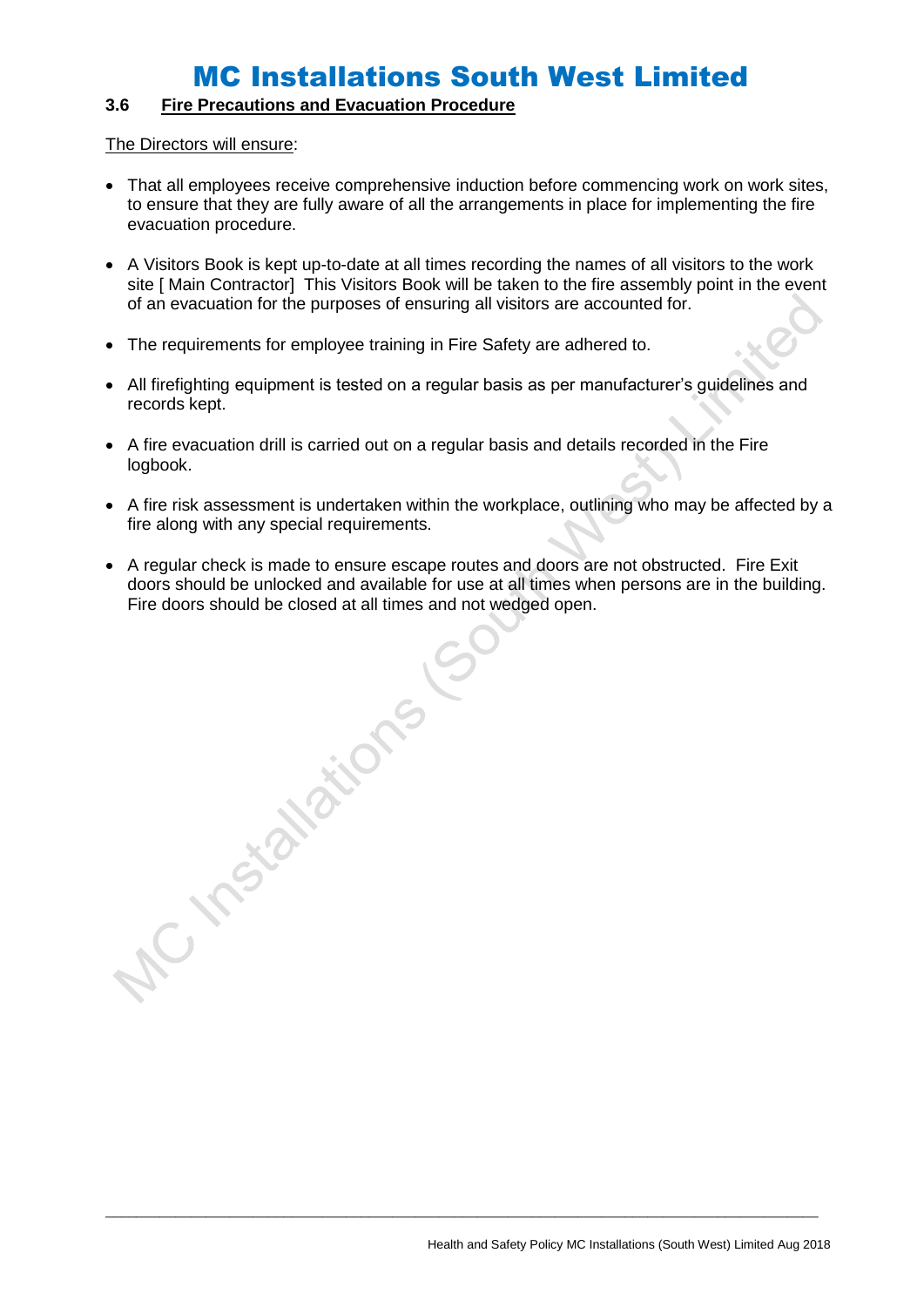## MC Installations South West Limited **FIRE ACTION**

### **PERSON DISCOVERING A FIRE**

Upon discovery of a fire raise the alarm.

- If the fire representative for the site is not present, telephone the emergency services by dialing 999.
- Ask for the Fire Brigade and give them the site telephone number.
- Upon connection with the fire service state slowly and distinctively: -
- **This is MC Installations (South West) Limited we are presently working at ....................................................... and a Fire has broken out.**
- State the location of where you are working clearly.

A ristanzions

- Do not replace the receiver until the operator has confirmed your information.
- Inform a site representative that you have notified the Fire Brigade.
- Evacuate the site premises quickly and in an orderly manner aiding any colleagues who may be in difficulty.

 $\_$  ,  $\_$  ,  $\_$  ,  $\_$  ,  $\_$  ,  $\_$  ,  $\_$  ,  $\_$  ,  $\_$  ,  $\_$  ,  $\_$  ,  $\_$  ,  $\_$  ,  $\_$  ,  $\_$  ,  $\_$  ,  $\_$  ,  $\_$  ,  $\_$  ,  $\_$  ,  $\_$  ,  $\_$  ,  $\_$  ,  $\_$  ,  $\_$  ,  $\_$  ,  $\_$  ,  $\_$  ,  $\_$  ,  $\_$  ,  $\_$  ,  $\_$  ,  $\_$  ,  $\_$  ,  $\_$  ,  $\_$  ,  $\_$  ,

• Do not re-enter the work area until told to do so by the Senior Fire Officer.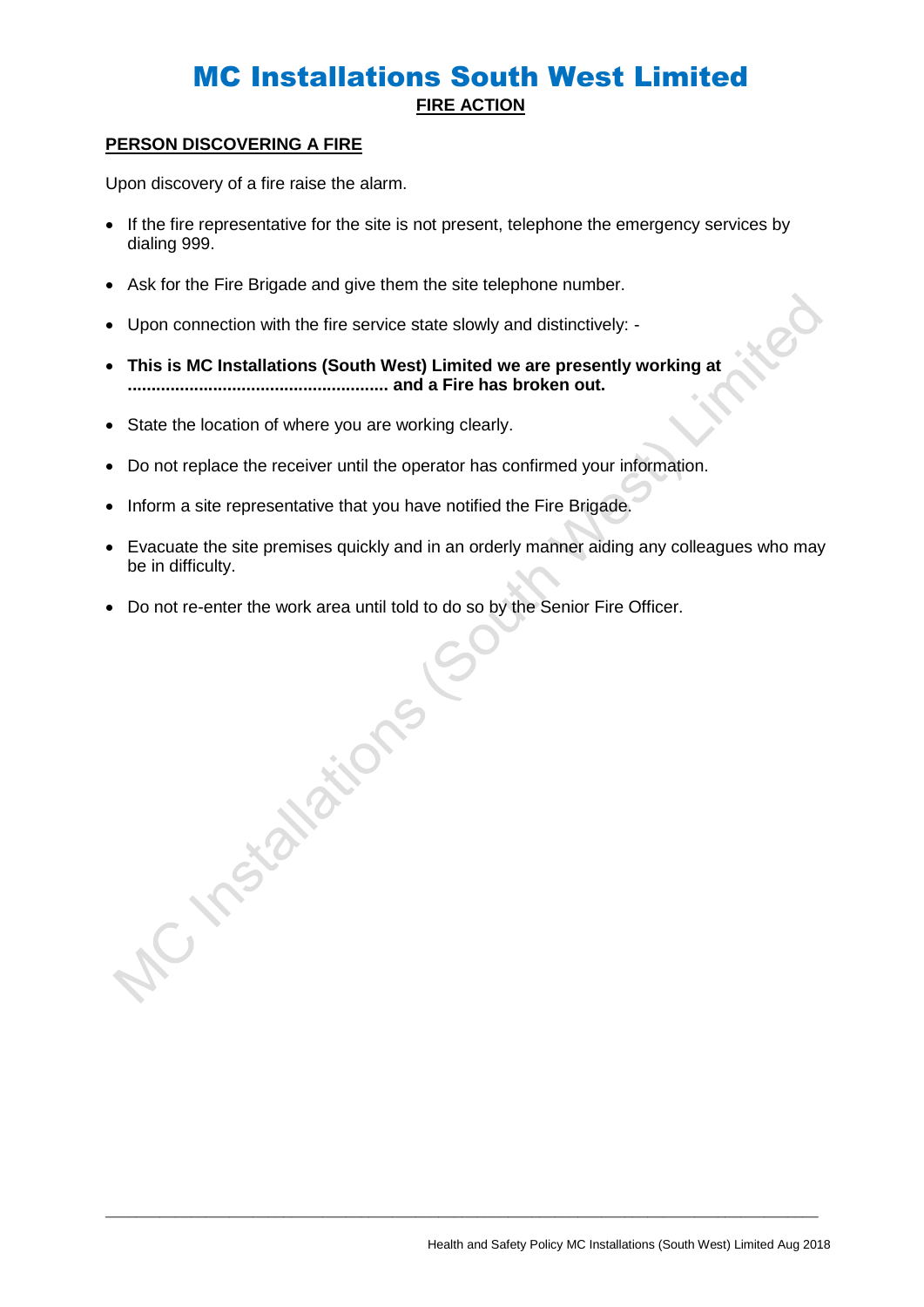### **3.7 First Aid Procedures**

First Aid kits provided will only contain items that the First Aider has been trained to use and will not contain medication of any kind and will always be adequately stocked. Notices will be prominently displayed on all work sites giving the location of the First Aid equipment.

All first aid incidents will be recorded by the person administering first aid treatment. The records will include the name of the casualty, date, time and the circumstances of the accident with the details of the injury sustained and any treatment given.

**ALL** accidents, no matter how small, are required to be reported. Even a scratch can become serious if not properly treated so it is important that the following procedure is undertaken:

Seek medical attention from the Company's First Aider or Appointed Person.

The names of the First Aiders or Appointed Persons are written on the First Aid Notices, which can be found in prominent locations around the Company premises.

The person responsible for checking first aid boxes is Colin Francis. These shall be checked on a weekly basis and replenished as necessary.

After all accidents, details must be recorded in the Accident Book, which is located in the office area. An Accident Investigation must be carried out by the relevant investigation team and a report with any remedial actions sent to the senior management team.

Accidents that occur when working away from the Company's premises must be reported to the Client's Supervisor/Manager as well as being reported to MC INSTALLATIONS (SOUTH WEST) LIMITED Head Office.

Reporting of Injuries, Diseases and Dangerous Occurrences Regulations (R.I.D.D.O.R.):

Certain accidents are reportable to the HSE's Incident Contact Centre. The Health and Safety Co-Ordinator must be notified as soon as practicable after incidents causing the following injuries:

- any work related injury that leads to an employee being absent from work for more than 7 working days
- fracture other than to fingers, thumbs or toes;
- amputation;
- dislocation of the shoulder, hip, knee or spine;
- loss of sight (temporary or permanent);
- chemical or hot metal burn to the eye or any penetrating injury to the eye;
- injury resulting from an electric shock or electrical burn leading to
- unconsciousness or requiring resuscitation or admittance to hospital for more than 24 hours;
- Any other injury: leading to hypothermia, heat-induced illness or unconsciousness; or requiring resuscitation; or requiring admittance to hospital for more than 24 hours.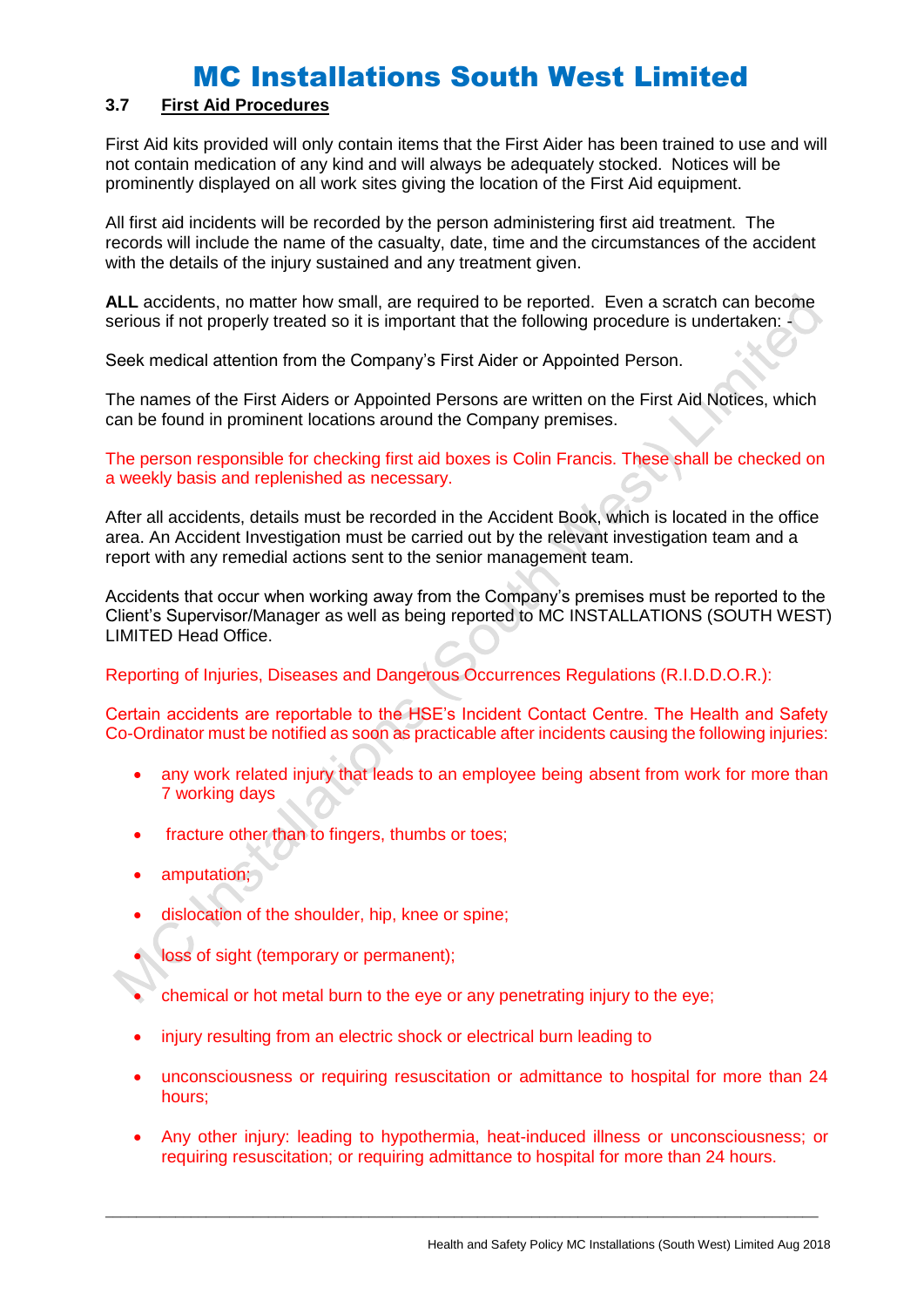It is the responsibility of Colin Francis to ensure that R.I.D.D.O.R requirements are met.

#### **3.8 Hazard Detection Procedures**

To encourage safety awareness in the workplace, a hazard reporting system is provided to ensure that all employees have a means of reporting hazards [ Near Misses ] that may be present in their place of work.

When a hazard has been identified it will be reported immediately to Management. It is the Management's duty to assess the situation and introduce any necessary control measures to ensure the workplace remains safe at all times.

The workforce is encouraged to use this system, which will improve the attitude of the workforce towards safety and will aid the Organisation in consulting with employees.

If a hazard is detected employees or Management will:

• Complete part one of the Near Miss Report Forms.

AC Instalations Gouth

• Liaise with Management who will carry out the necessary remedial action.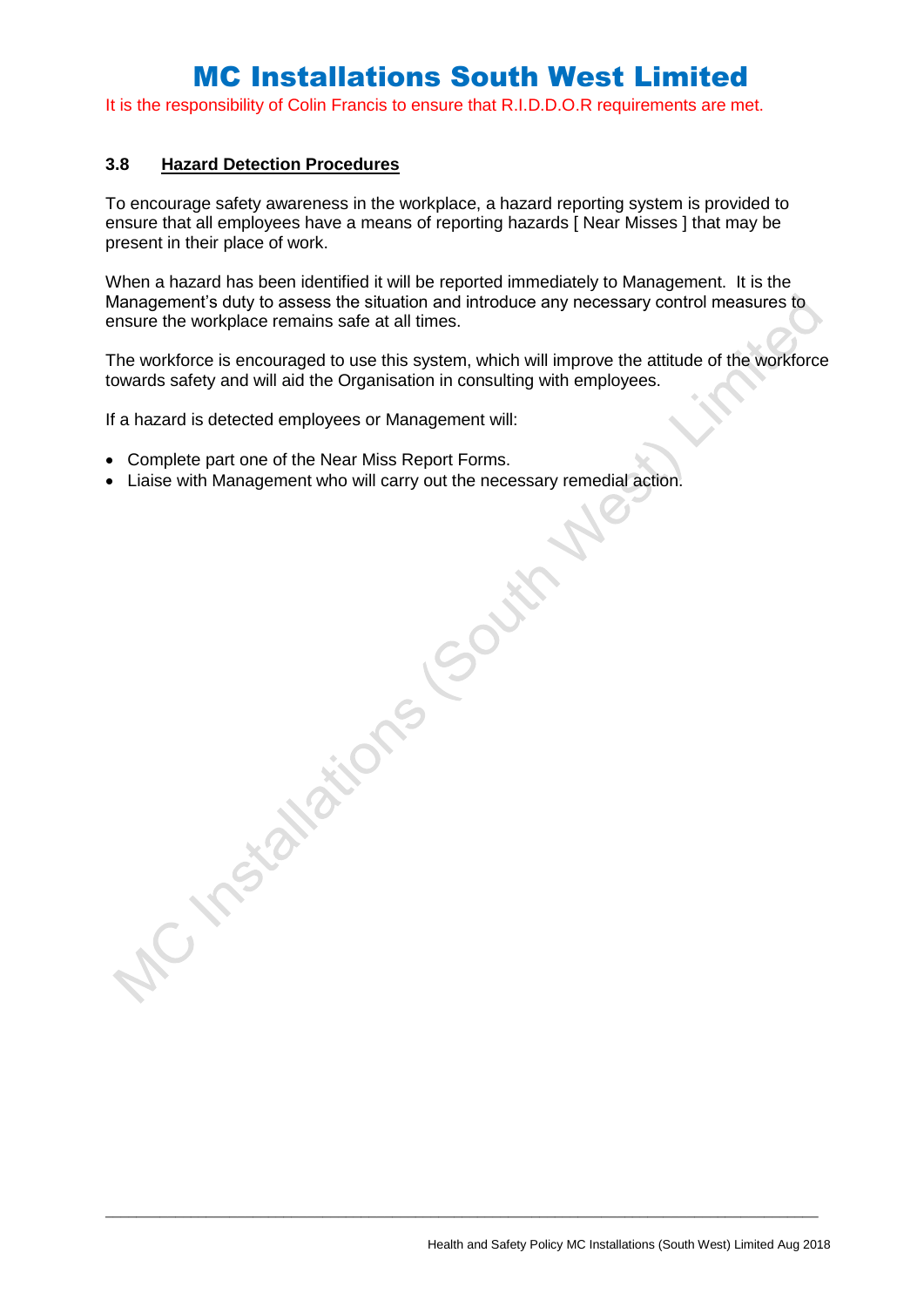### **3.9 Information, Instruction and Training**

It is company policy to provide all employees with suitable and sufficient information, instruction and training. This is provided not only to ensure the Company complies with statutory legislation but also to secure a safe and healthy working environment for all employees and visitors who may be affected by the Company's undertakings.

Training is provided for all employees: -

- On recruitment into the Company
- When moved to another task or when promoted.
- When the process, equipment or system of work is changed.
- All Health and Safety training will be undertaken during working hours, wherever possible.

It is the Company's policy to ensure all Management are suitably trained to implement the Health and Safety Policy as well as being trained to undertake specific tasks.

All training will be recorded and retained on each individual employees personal file for future reference.

### **3.10 Risk Assessments**

The Directors will complete Risk Assessments for all work activities undertaken by the Company and he will strive to ensure that the documentation is reviewed if circumstances change. The Management will ensure that all employees and other interested parties are informed and instructed of the risks they may be exposed to, in order that the work activities are completed in a safe manner as documented in the assessment. Then Safe Working Practices will be written and trained out to staff and sub-contractors.

The Company will not employ any young person unless an assessment has been undertaken outlining any hazards for which they will be exposed. When the assessment is completed particular attention will be given to the following areas: -

- The inexperience and lack of awareness of risks along with the immaturity of the young person.
- The layout of the working environment and the workstation where the young person is required to work.
- The nature, degree and duration of exposure of any physical, biological and chemical agents to which the young person will be exposed.
- The type and use of work equipment that is required to be operated along with the way that it is handled.

 $\_$  ,  $\_$  ,  $\_$  ,  $\_$  ,  $\_$  ,  $\_$  ,  $\_$  ,  $\_$  ,  $\_$  ,  $\_$  ,  $\_$  ,  $\_$  ,  $\_$  ,  $\_$  ,  $\_$  ,  $\_$  ,  $\_$  ,  $\_$  ,  $\_$  ,  $\_$  ,  $\_$  ,  $\_$  ,  $\_$  ,  $\_$  ,  $\_$  ,  $\_$  ,  $\_$  ,  $\_$  ,  $\_$  ,  $\_$  ,  $\_$  ,  $\_$  ,  $\_$  ,  $\_$  ,  $\_$  ,  $\_$  ,  $\_$  ,

• The extent of the Health and Safety training which is provided along with details of any additional training that is required to be undertaken.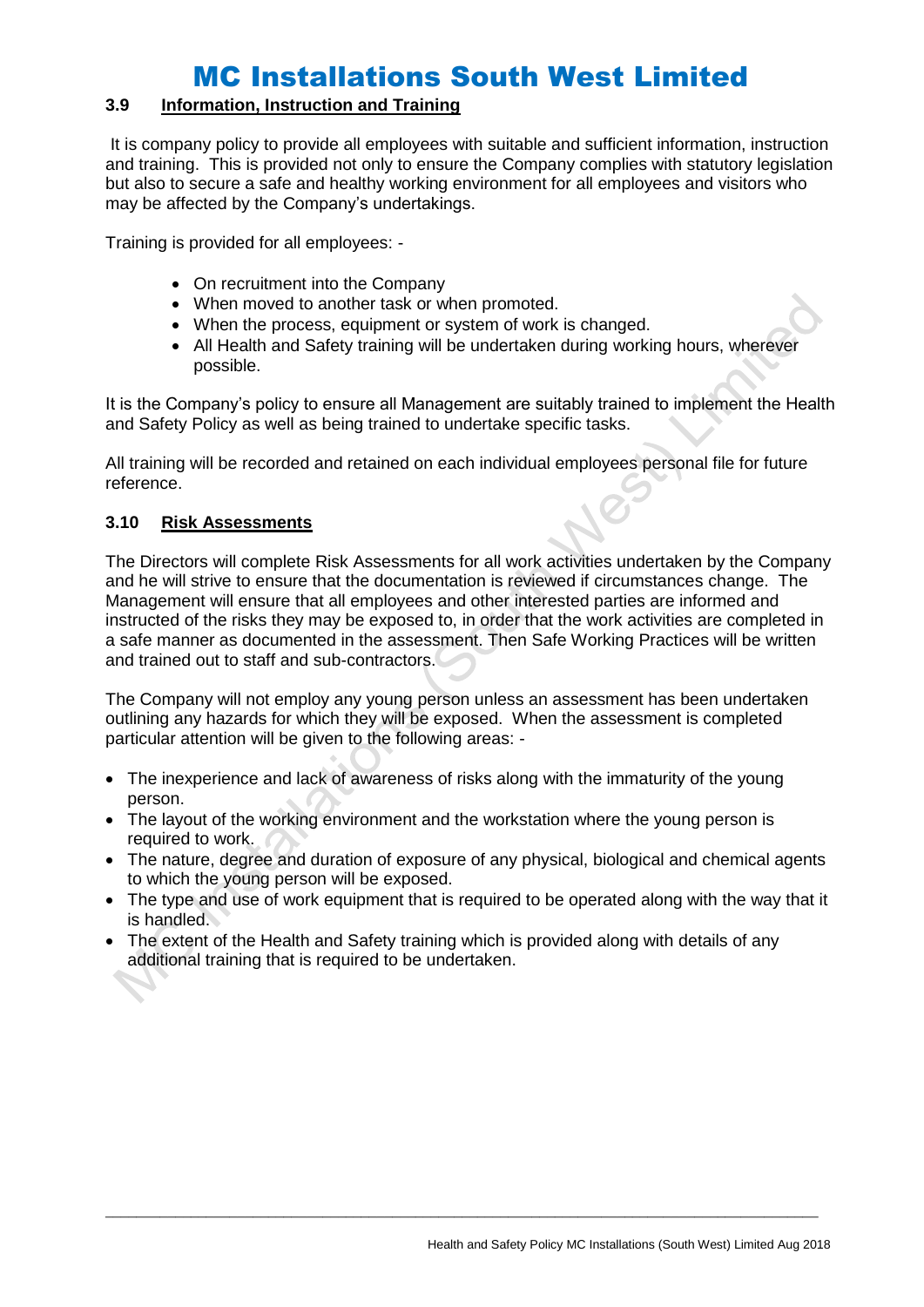### **4.0 WORKING PRACTICES**

#### **4.1 Abrasive Wheel, Grinding and Disk Cutters**

No person may operate these tools unless he has been properly trained in their use and holds a current certificate of training and / or be competent and authorised.

This type of equipment shall not be used unless adequate personal protective equipment including eye protection is provided and worn.

#### **4.2 Asbestos**

Breathing in air which is made up of or contains asbestos fibres can lead to numerous diseases including lung cancer and asbestosis.

The term asbestos includes a number of different types: -

| Crocidolite | - | <b>Blue asbestos</b> |
|-------------|---|----------------------|
| Amosite     | - | Brown asbestos       |
| Chrysotile  | - | White asbestos       |

There is danger wherever these are found together, singly or in combination with other materials in the form or board or lagging.

Generally, any work involving asbestos lagging, coating etc will be required to be undertaken by specialist contractors. There is a risk that workers in the refurbishment and maintenance of buildings can be exposed to asbestos on a regular basis without being aware of it. Therefore vigilance is necessary and the Contractor, Planning Supervisor or Client should be asked specifically about the presence prior to commencing work.

Any work that uncovers or exposes asbestos material should be stopped immediately and should be investigated by a suitably qualified person.

All staff and sub-contractors will have Asbestos Awareness Training provided by MC Installations (South West) Limited .

### **4.3 Cartridge Operated Tools**

Where it is necessary to operate/use cartridge operated tools the operators will be fully trained and conversant with the equipment and will be competent to deal with any misfires. The equipment will only be used in accordance with the manufacturer's instructions and if defects arise with the tool it will be returned to the supplier for repair.

When the equipment is being used the operator will wear all recommended personal protection and will erect barriers around the area with warning signs advising other people in the area that cartridge tools are in use.

When the equipment is not in use it will be locked in secure location to guarantee that it is not operated by any unauthorised person.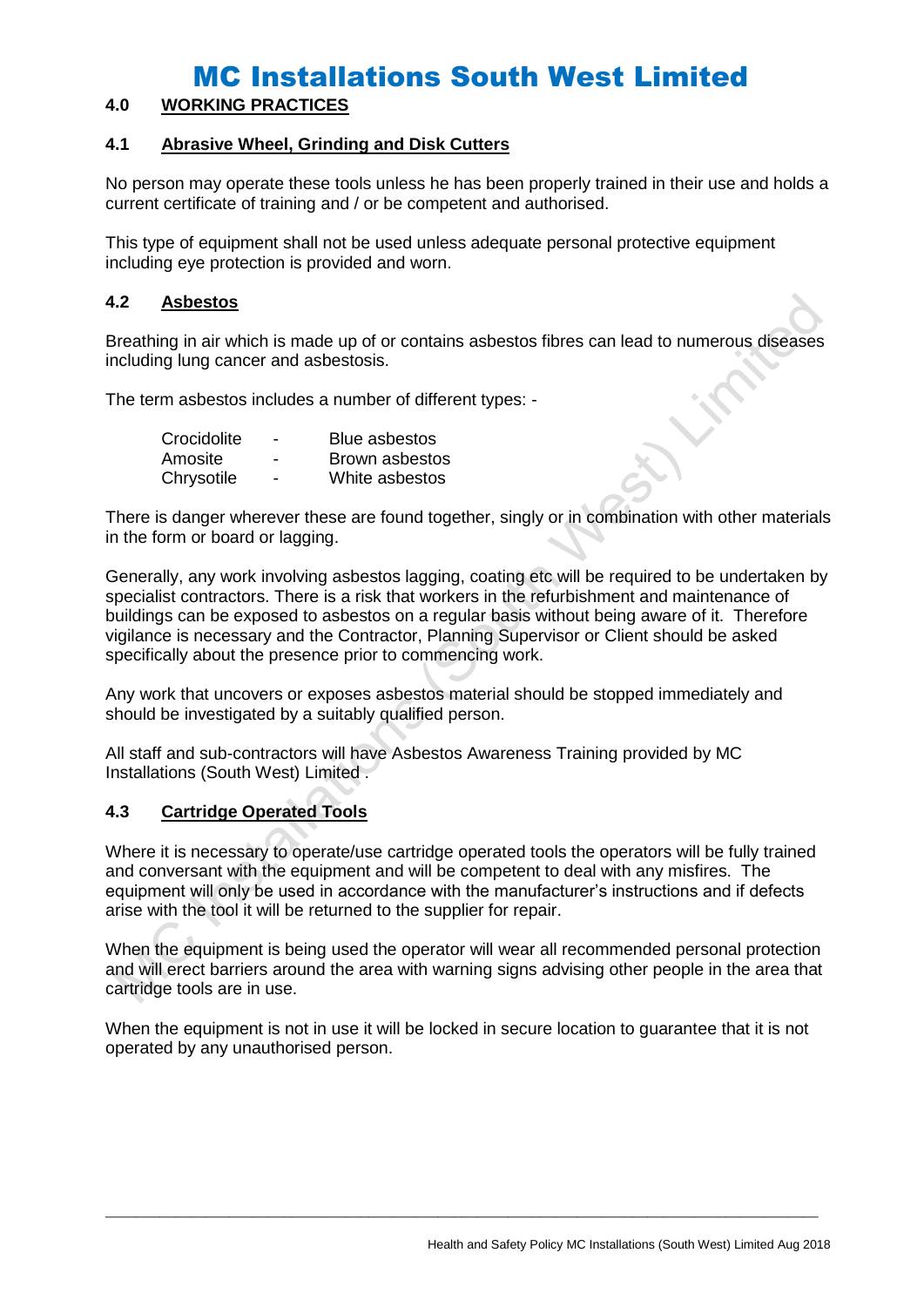## **4.4 Confined Spaces**

In order that MC INSTALLATIONS (SOUTH WEST) LIMITED complies with the Confined Space Regulations the company will undertake suitable and sufficient assessments for the work activities being undertaken.

If possible MC INSTALLATIONS (SOUTH WEST) LIMITED will use mechanical means to avoid entering confined spaces. Due to the nature of the work task undertaken by the Company, this may be unavoidable and a well-defined safe system of work will be implemented.

All relevant MC INSTALLATIONS (SOUTH WEST) LIMITED employees will be trained by an approved training body to enable them to undertake safe access and egress using breathing apparatus and gas monitoring equipment along with organising appropriate accident and emergency procedures.

All work which is undertaken in confined spaces must be undertaken using a permit to work system whereby a competent persons inspects the working area to ensure that all the necessary safety precautions have been taken. Where the client does not implement a permit system, MC INSTALLATIONS (SOUTH WEST) LIMITED will operate their own permit system.

### **4.5 Construction (Head Protection) Regulations**

Head protection will be worn at all times on all work sites unless there is no foreseeable risk of injury to the head, other than by falling. This includes the risk of falling objects and also of striking against objects. The Regulation applies equally to personnel visiting a location as well as to those carrying out work. If there is any doubt, head protection must be worn. Further guidance can be sought from a Supervisor.

All safety helmets will be replaced as determined by the manufacturer's instructions and when: -

- The shell has received a severe impact
- Deep scratches occur, i.e. to a depth greater than 25% of the shell thickness.

 $\_$  ,  $\_$  ,  $\_$  ,  $\_$  ,  $\_$  ,  $\_$  ,  $\_$  ,  $\_$  ,  $\_$  ,  $\_$  ,  $\_$  ,  $\_$  ,  $\_$  ,  $\_$  ,  $\_$  ,  $\_$  ,  $\_$  ,  $\_$  ,  $\_$  ,  $\_$  ,  $\_$  ,  $\_$  ,  $\_$  ,  $\_$  ,  $\_$  ,  $\_$  ,  $\_$  ,  $\_$  ,  $\_$  ,  $\_$  ,  $\_$  ,  $\_$  ,  $\_$  ,  $\_$  ,  $\_$  ,  $\_$  ,  $\_$  ,

• The shell has any cracks visible to the naked eye.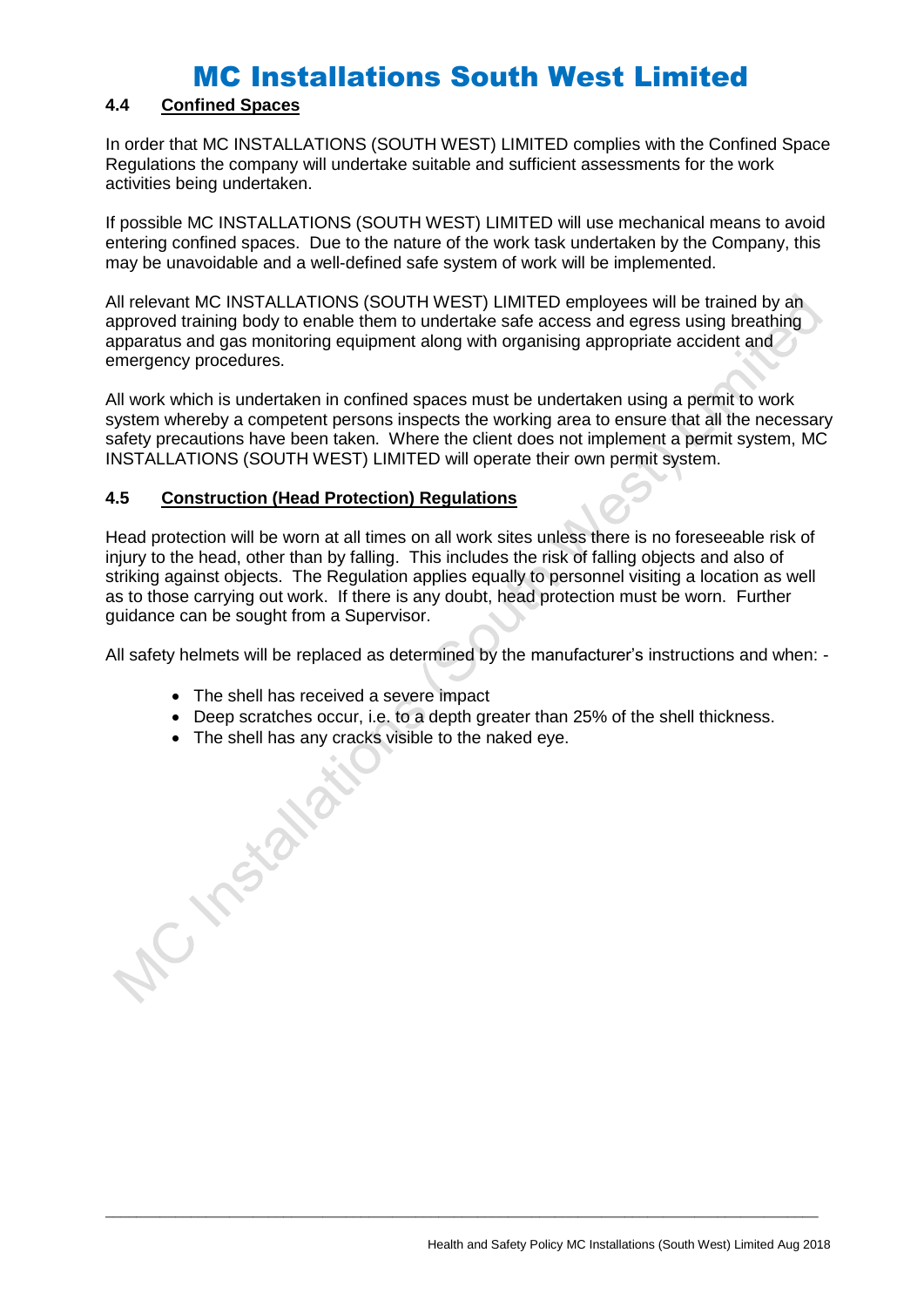#### **4.6 Emergency Plan**

The aim of the plan is to highlight any situations that may require the evacuation of part or the entire work site and to define the procedures that are to be followed. This will enable key personnel to determine if anyone is missing.

The plan will form part of the detailed site specific Health and Safety Plan. Possible hazardous situations that may occur may be: -

- Fire in dwellings under construction
- Fires in stores, offices, cabins or vehicles
- Explosions or fire in the site area or compound
- Accidents in confined spaces
- Trench, scaffold or structural collapse

The alarm should be raised by shouting FIRE, FIRE, FIRE until other employees acknowledge the situation or alternatively by using the alarm system provided on the work site.

An assembly point will be identified at the start of the contract and all employees will be made aware of the location during the induction training.

It is the responsibility of the Site Manager to co-ordinate any evacuation and to call the emergency services. Site wardens will be nominated at the start of the project that will be responsible for directing emergency services to the incident.

The site office / mobile telephone will be manned by a competent person throughout the emergency. If the telephones fail the location of the nearest available public telephone will be written on the site notice board along with details of the nearest hospital

## **4.7 Health and Safety Plan CDM 2015 Project**

MC INSTALLATIONS (SOUTH WEST) LIMITED recongnises that anyone who directly employs, engages construction workers or controls or manages construction work is a contractor for the purposes of these Regulations. MC INSTALLATIONS (SOUTH WEST) LIMITED understands that all contractors have a part to play in ensuring that the site is a safe and healthy place to work. They key to this is the proper co-ordinations of the work, underpinned by good communication and co-operation between all those involved.

#### **For all projects MC Installations (South West) Limited will:**

- (a) Check clients are aware of their duties;
- (b) Satisfy ourselves that we and anyone we employ or engage are competent and adequately resourced
- (c) Plan, manage and monitor our own work to make sure that workers under our control are safe from the start of their work on site; Ensure that a Construction Phase Plan is written for all commercial and domestic work when acting as the Principal Contractor, according to the 2015 CDM Regulations.
- (d) Ensure that any contractor who we appoint or engage to work on the project is informed of the minimum amount of time which will be allowed for them to plan and prepare before starting work on site;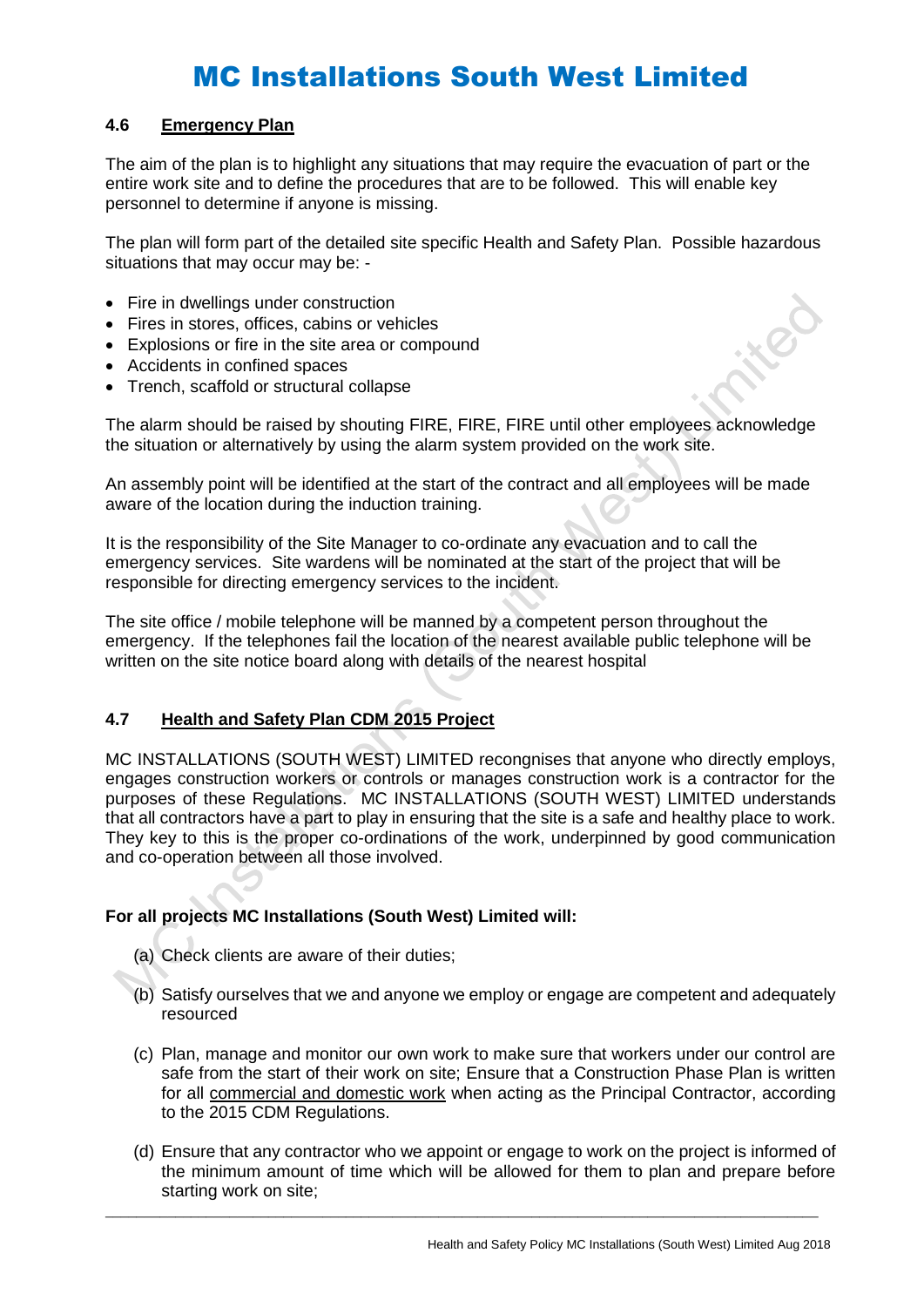- (e) Provide workers under our control (whether employed or self employed) with any necessary information, including about relevant aspects of other contractor's work, and site induction (where not provided by a principal contractor) which they need to work safely, to report problems or to respond appropriately in an emergency;
- (f) Ensure that any design work we do complies with regulation 11;
- (g) Comply with any requirements listed in Schedule 2 and Part 4 of these Regulations that apply to our work
- (h) Co-Operate with others and co-ordinate our work with others working on the project
- (i) Ensure that our workforce is properly consulted on matters affecting their health and safety; and
- (j) Obtain specialist advice )for example from a structural engineer or structural hygienist) where necessary when planning high risk work – for example that could result in structural collapse or work in contaminated land.

#### **Planning and managing construction work**

MC INSTALLATIONS (SOUTH WEST) LIMITED will always plan, manage, supervise and monitor our own work and that of our workers to ensure that it is carried out safely and that health risks are also addressed. The effort invested in this should reflect the risk involved and the experience and track record of the workers involved. Where HHML identifies unsafe practices, we will take appropriate action to ensure health and safety.

In MC INSTALLATIONS (SOUTH WEST) LIMITED is overseeing the work for a domestic client then we will ensure that the work of the various contractors is properly co-ordinated and that there is good co-operation and communication.

#### **Site induction, information and training**

MC INSTALLATIONS (SOUTH WEST) LIMITED will not start work on a construction site until we have been provided with basic information. This should include information from the client about any particular risks associated with the project ( including information about existing structures where these are to be demolished or structurally altered), and from designers about any significant risks associated with the design.

MC INSTALLATIONS (SOUTH WEST) LIMITED will ensure, so far as is reasonably practical, that every workers has:

- (a) A suitable induction; and
- (b) Any further information and training needed for the particular work

#### *Induction*

Inductions are a way of providing workers with specific information about the particular risks associated with the site and the arrangements which have been put in place for their control. On non-notifiable sites, induction is provided by MC INSTALLATIONS (SOUTH WEST) LIMITED , or by arrangement with the main contractor on site.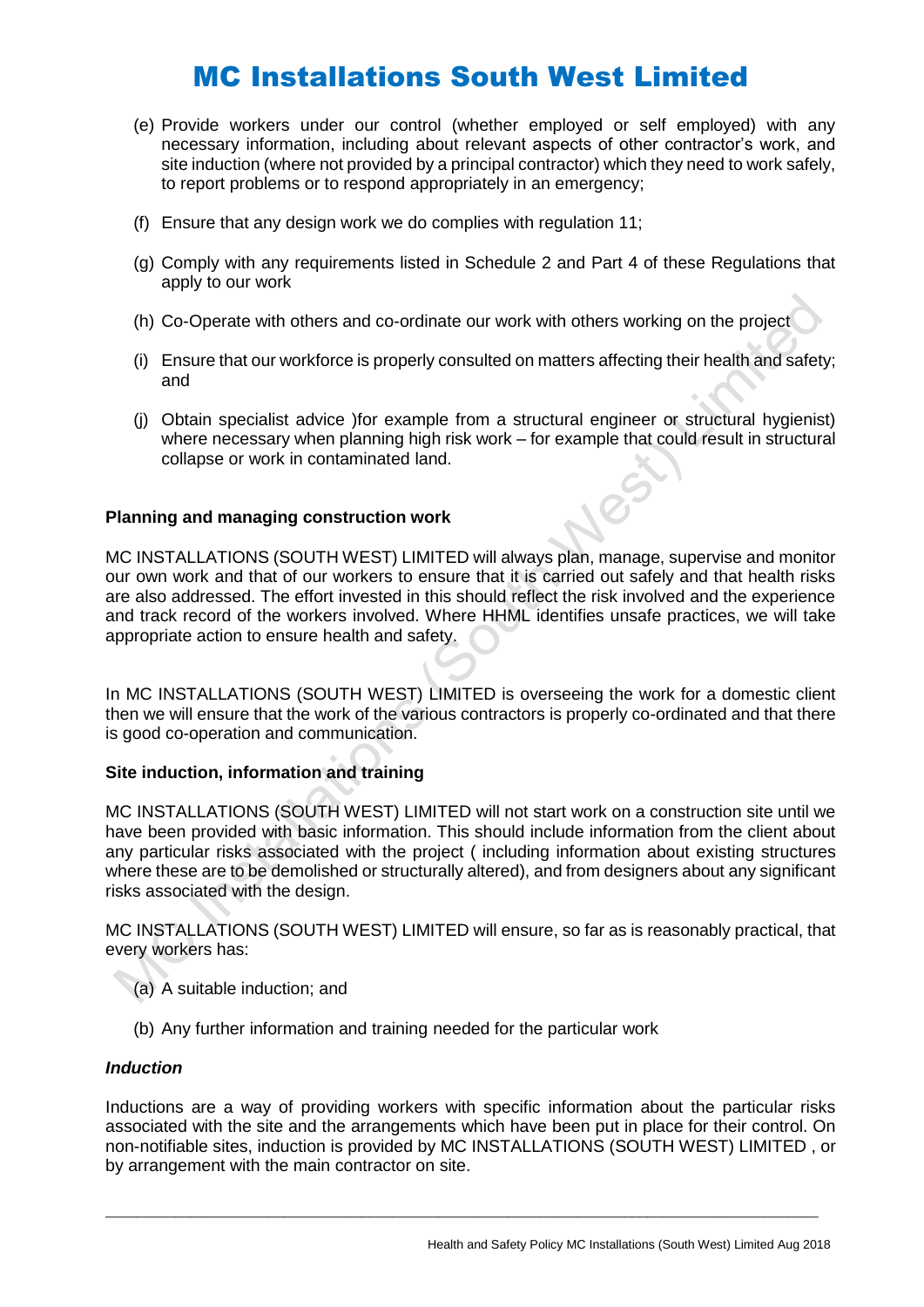Induction is not intended to provide general health and safety training, but it should include a site specific explanation of the following:

- a) Senior management commitment to health and safety;
- b) The outline of the project;
- c) The individual's immediate line manager and any other key personnel
- d) Any site-specific health and safety risks, for example in relation to access, transport, site contamination, hazardous substances and manual handling; **LIFTHE**
- e) Control measures on site including:
	- (i) Any site rules,
	- (ii) Any permit to work systems
	- (iii) Traffic routes,
	- (iv) Security arrangements,
	- (v) Hearing protection zones,
	- (vi) Arrangements for personal protective equipment, including what is needed, where to find it and how to use it,
	- (vii) Arrangements for housekeeping and materials storage,
	- (viii) Facilities available, including welfare facilities,
	- (ix) Emergency procedures, including fire precautions, the action to take in the event of a fire, escape routes, assembly points, responsible people and the safe use of any fire-fighting equipment;
- f) Arrangements for first aid;
- g) Arrangements for reporting accidents and other incidents;
- h) Details of any planned training, such as 'toolbox' talks;
- i) arrangements for consulting and involving workers in health and safety, including the identity and role of any:
	- $(i)$  appointed trade union safety representatives,
	- (ii) representatives of employee safety,
	- (iii) safety committees;
- j) Information about the individual's responsibilities for health and safety.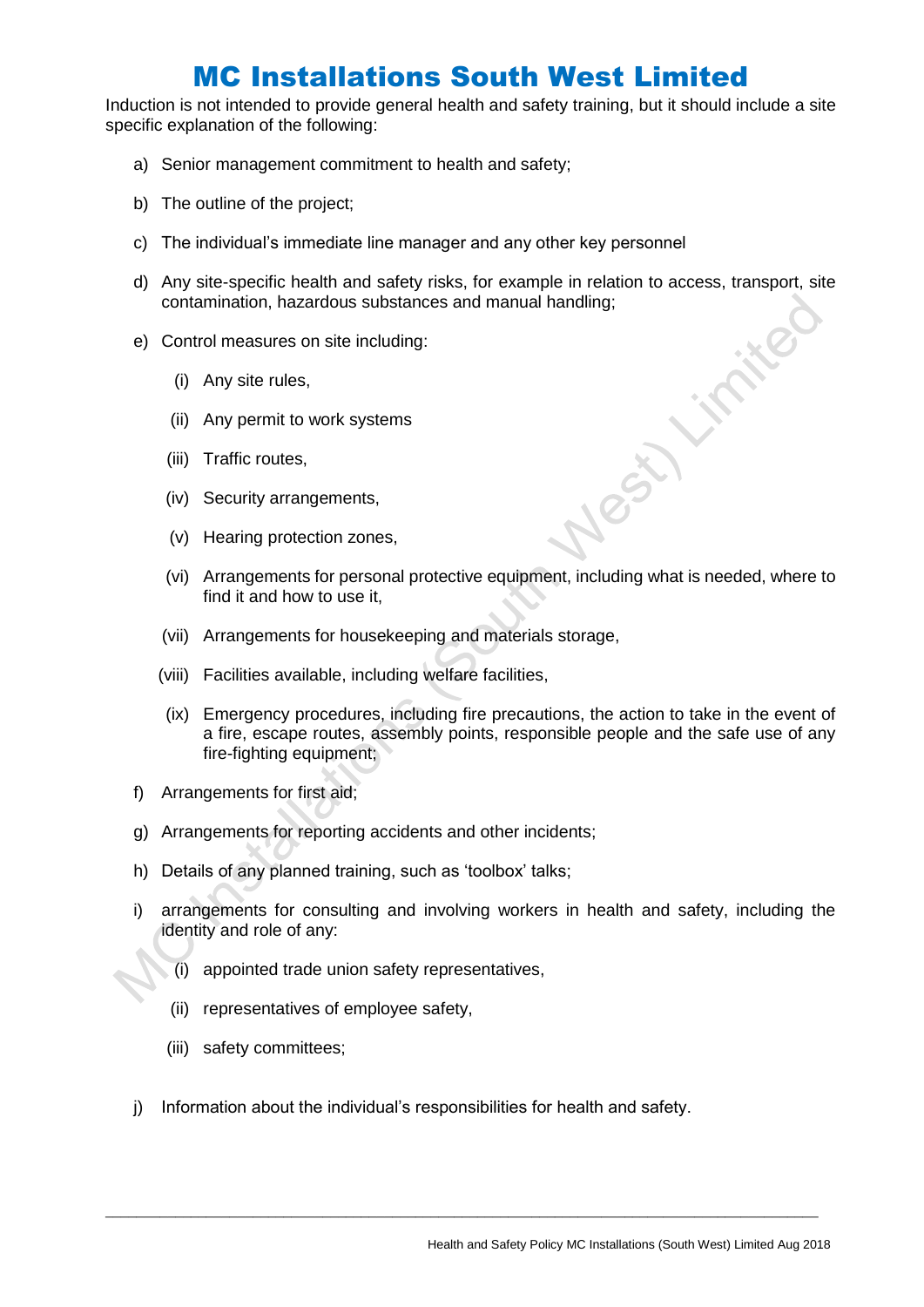#### *Reporting incidents*

The Reporting of Injuries, Diseases and Dangerous Occurrences Regulations 2013 (RIDDOR) require the 'responsible person' to notify any death, reportable injury, disease, or dangerous occurrence to the relevant enforcing authority. The responsible person is the employer, or, for the self-employed, the contractor ( MC INSTALLATIONS (SOUTH WEST) LIMITED ) or principal contractor.

#### **Additional duties for notifiable projects**

In the case of notifiable projects, MC INSTALLATIONS (SOUTH WEST) LIMITED will also:

- (a) Check that a Principal Designer has been appointed and HSE notified before they start work (having a copy of the notification of the project to the HSE is normally sufficient);
- (b) Co-operate with the principal contractor, Principal Designer and other working on the project or adjacent sites;
- (c) Tell the principal contractor about risks to other created by our work;
- (d) Provide details to the principal contractor of any contractor whom MC INSTALLATIONS (SOUTH WEST) LIMITED engages in connection with carrying out the work;
- (e) Comply with any reasonable directions from the principal contractor, and with any relevant rules in the construction phase plan;
- (f) Inform the principal contractor of any problems with the plan or risks identified during our work that have significant implications for the management of the project;
- (g) Tell the principal contractor about accidents and dangerous occurrences;
- (h) Provide information for the health and safety file

MC INSTALLATIONS (SOUTH WEST) LIMITED will co-operate with the principal contractor, and assist them in the development of the construction phase plan and it's implementation. Where MC INSTALLATIONS (SOUTH WEST) LIMITED identifies shortcomings in the plan, MC INSTALLATIONS (SOUTH WEST) LIMITED will inform the principal contractor.

On notifiable sites MC INSTALLATIONS (SOUTH WEST) LIMITED will promptly inform the principal contractor about risks to other site workers or members of the public resulting from our work. This includes anything, for example from risk assessments and written systems of work, which might justify a review or update of the construction phase plan. MC INSTALLATIONS (SOUTH WEST) LIMITED will also provide details to the principal contractor of any other contractors who we engage to assist in the carrying out of the work. Principal contractors must be in a position to know who is working on the site. MC INSTALLATIONS (SOUTH WEST) LIMITED recognises that principal contractors also have duties relating to the provision of information to contractors, and they will not be in a position to discharge these duties if they are not told that such contractors have been engaged.

MC INSTALLATIONS (SOUTH WEST) LIMITED will also provide information about RIDDOR incidents to principal contractors so that they can monitor compliance with health and safety law, and if necessary review the arrangements for the management of health and safety.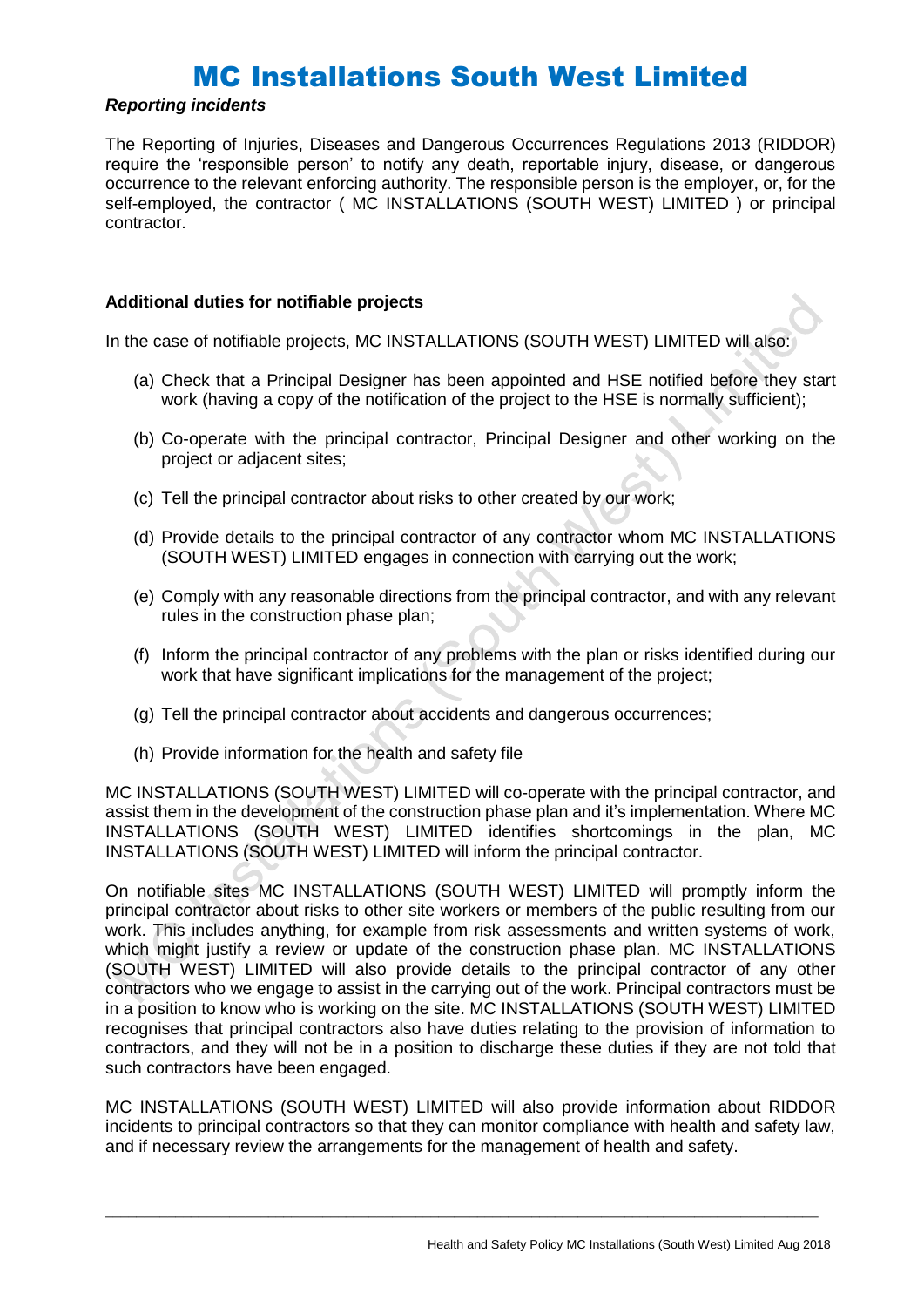On notifiable projects, site induction should be provided by the principal contractor, but MC INSTALLATIONS (SOUTH WEST) LIMITED will co-operate with the principal contractor to ensure that an adequate site induction is provided.

MC INSTALLATIONS (SOUTH WEST) LIMITED recognises that should MC INSTALLATIONS (SOUTH WEST) LIMITED be involved in design work, including for temporary works, we also have duties as designers.

### **4.8 Health and Safety Minor CDM Projects**

In order to manage safety on work sites effectively an abbreviated Construction Phase Plan will be compiled for smaller CDM sites. These will consist of: -

- The scope of work
- Emergency Procedures
- Nominated Duty Holders i.e. Site Supervisors, First Aiders etc.
- Risk and COSHH assessments
- Site Rules
- Construction Phase Plan [ if acting as the Principal Contractor ]

The site plan may be generic but will be amended as necessary to reflect site-specific hazards that may not otherwise be covered. A copy of the plan will be held on site either in the site hut or in the site vehicle.

It is important to ensure that the work to be undertaken is planned thoroughly therefore prior to commencing any work MC INSTALLATIONS (SOUTH WEST) LIMITED will ensure that: -

- All necessary drawings etc along with specific details of the work to be carried out are provided to the work staff.
- All necessary plant, tools and equipment etc are made available.
- All appropriate certification is in place including any necessary Permits to Work.
- There is suitable and sufficient access and egress to the work site.
- All necessary personal protective equipment is provided to staff.

#### **4.9 Housekeeping**

A tidy site leads to increased efficiency, is safer and is beneficial to public relations therefore it is essential that the site is kept in a clean and orderly condition at all times.

The Site Managers are responsible for maintaining a well-ordered and tidy site and must insist on sub-contractors fulfilling their obligations in this respect.

All combustible rubbish will be cleared away on a regular basis and disposed of in authorized waste skips.

Rubble and waste building materials must not be left on working platforms and waste material on the site is to be cleared as work proceeds.

Steel and nylon bands used to contain bundles of materials are to be disposed of safely.

Disposal of any hazardous materials will be undertaken according with all laid down environmental policies and procedures. Special waste, such as asbestos, will only be removed and disposed of by authorized contractors.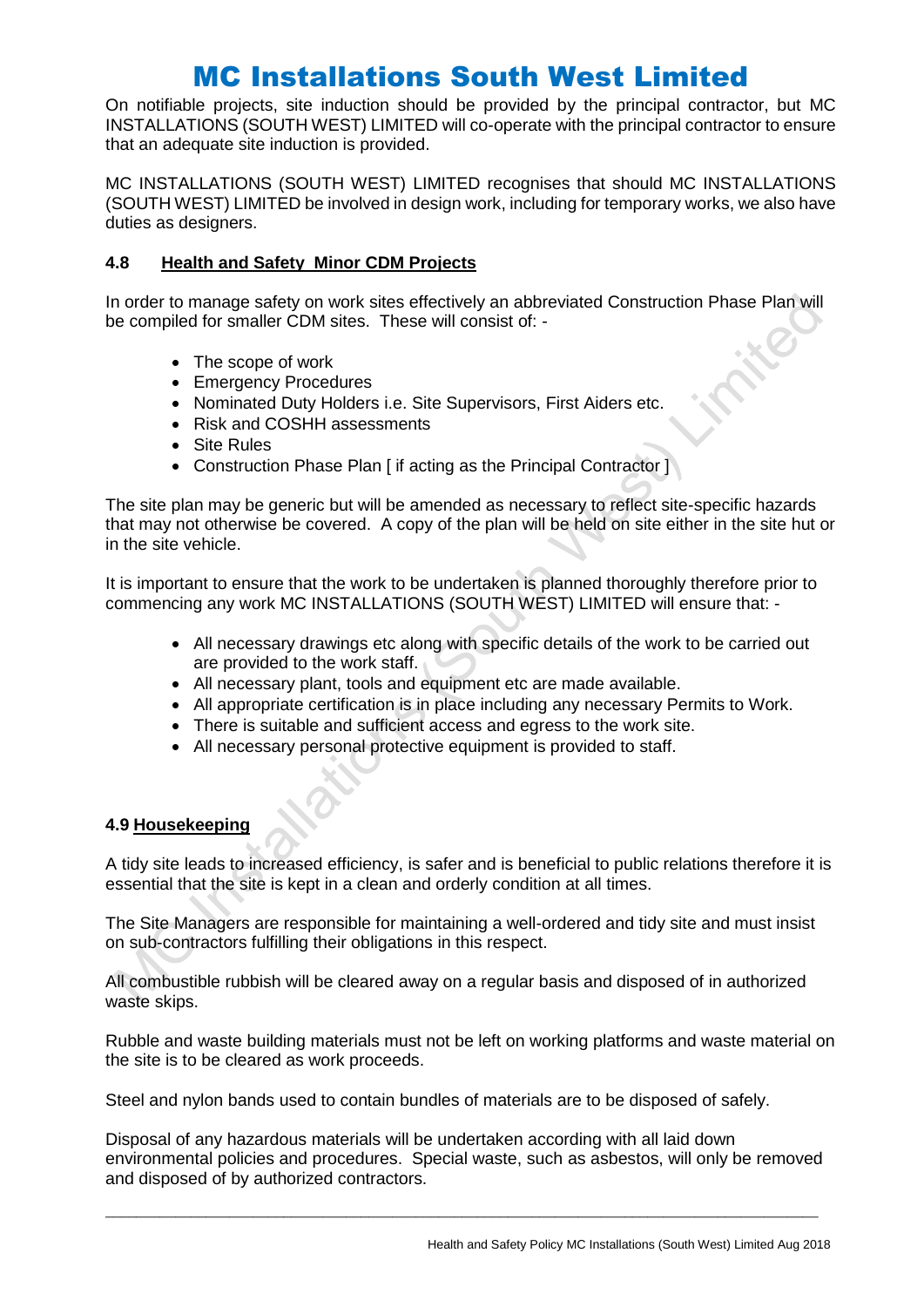As the arrangements will vary from site to site due to the nature and size of the project being undertaken, an assessment will be completed at the beginning of the project to ascertain what facilities are required.

#### **4.10 Ladders**

All aluminum and timber ladders that are used by the Company will be at least Class 2 for light work in accordance with BS. EN131 and will be inspected for any visible damage or undue wear on a daily basis prior to use.

All ladders will be erected on a firm and level base at all times and will be supported by the stiles only. It is important to ensure that all ladders are secured from slipping and those that are 3 metres or more in length will be secured at the top by either lashing or clamping the stiles to a secure anchorage. If there is no other means of securing the ladder then another employee will foot the ladder at the base when it is being used.

At all times the operator on the ladder shall keep both feet securely on the rungs and not use parts of buildings such as window sills etc. Under no circumstances will the operator over-reach himself at any time i.e. more than one arm length from the ladder.

Certain contracts may involve the full requirements of the Control of Lead at Work Regulations and the Approved Code of Practice – Control of Lead at Work. The Company will ensure that all the necessary precautions are followed. This will include the provision of all necessary facilities such as protective equipment, including adequate PPE, overalls, washing / decontamination and changing facilities.

Employees will be given all necessary information and instructions on the use of facilities and equipment. The PPE provided will vary, but will be in conjunction with the degree of hazard likely to be present.

Medical surveillance of employees, including blood lead monitoring, as prescribed by the regulations, will be undertaken as required, with EMAS or an appointed medical adviser.

Employees will comply with the requirements of the regulations, approved Code of Practice and utilize correctly the facilities and equipment provided by the Company.

The procedures and precautions taken for hot work will be adequate for other forms of lead normally encountered on the work site. An exception will be when working with organic forms of lead, namely TEL (Tetra Ethyl Lead which is a petrol additive). In these circumstances separate specific working instructions will be given to all involved.

When employees are subject to medical surveillance they will be asked to sanction disclosure of the blood lead level results to the Company, in order that a record system and monitoring can be effectively carried out. Should blood lead become unacceptably high, usually when in excess of 70mg/100ml, then the employee will be suspended from working in a lead environment until the level has returned to an acceptable figure. Such suspensions and any subsequent return to lead work will only be sanctioned by EMAS or the appointed Doctor.

## **4.11 Flame Cutting and Liquid Petroleum Gas**

The Company will ensure that all equipment is maintained in a good condition and is checked prior to issue.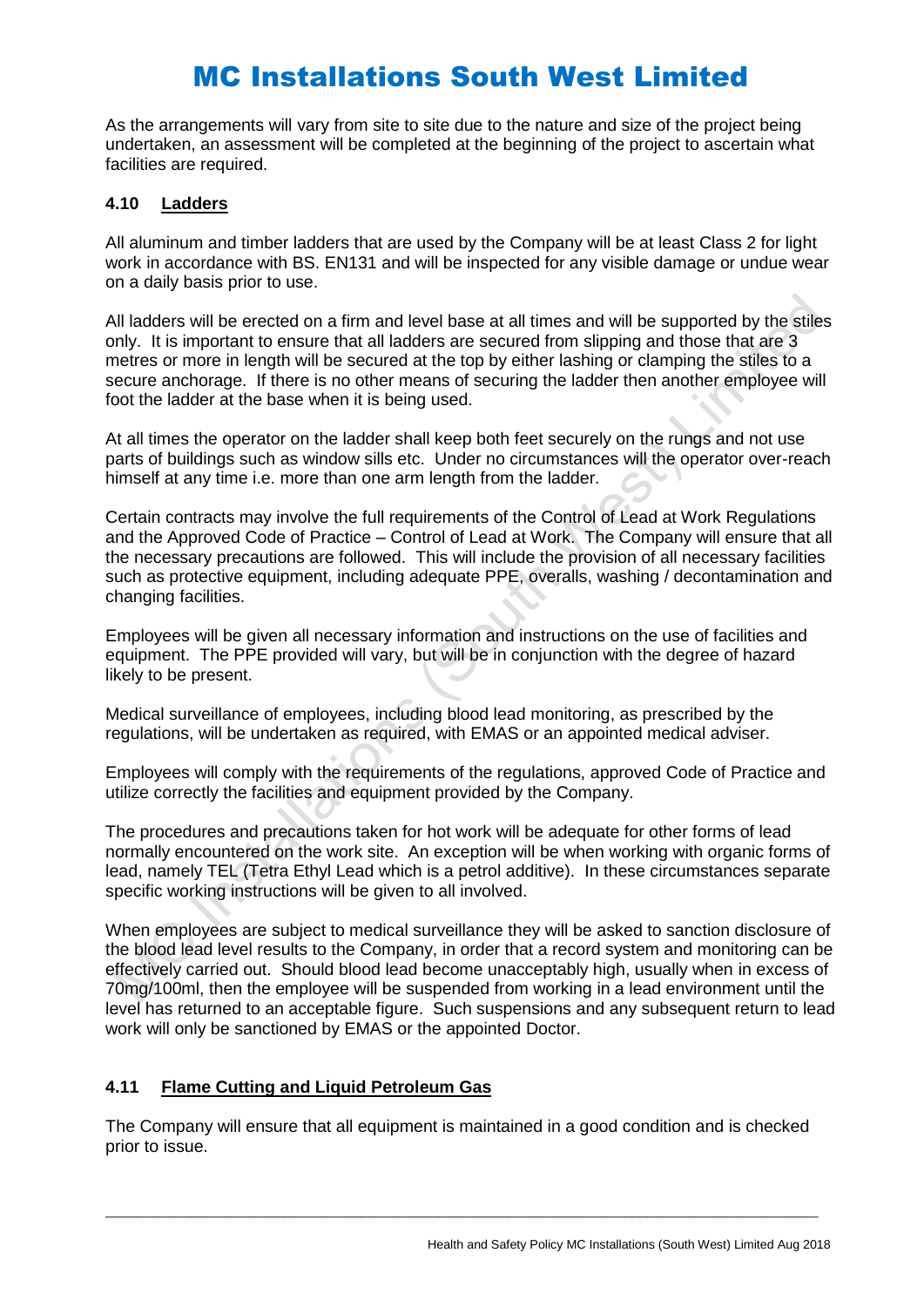Employees will undertake frequent checks to ensure that there are no leaks from hoses, that connections are in good order, and that the overall equipment is correctly working.

Safety devices to prevent anti-flash or blow back of gases will be fitted to all equipment. These will be correctly used and not interfered with.

Any leaks will be rectified immediately and any faulty equipment reported to the site foreman. When necessary, faulty equipment will be withdrawn from use.

When the equipment is not in use, it will be stored in a safe and sensible manner and kept away from mud, dirt, grease and oils. When unused, even for short periods, the gases will be isolated by the valves on the cylinder or some other source of supply

The Company will ensure that the storage of spare gas cylinders, empty or full, is maintained in suitable, segregated, well-ventilated areas. Employees must co-operate and assist in ensuring this requirement is carried out.

All operatives who are required to handle Liquid Petroleum Gas will be familiar with its properties, for example

- The gas is carried in the cylinder under pressure
- Gas is heavier than air and any leakage can collect at low levels
- A small proportion of gas in the air can lead to a flammable atmosphere.

Gas Cylinders will always be handled with care and magnets will not be used for lifting the bottles.

Oxygen Cylinders will not be stored with propane.

Oxygen will not be used to sweeten the atmosphere or clean down clothing.

Should bulk storage installations be used, then these will be installed in accordance with the suppliers Code of Practice.

#### **4.12 Manual Handling**

The Company will avoid the need for employees to undertake manual handling operations wherever possible. Risk Assessments will be carried out for all operations that cannot be avoided to enable the risk to be reduced so far as is reasonably practicable.

The assessments will be recorded and updated when changes take place or if a reportable injury is sustained.

Management who are familiar with the Regulations and handling techniques and are capable of identifying both the risks and the remedies will carry out the assessments.

Operatives who are required to undertake manual handling activities are: -

- Provided with all relevant information on the load and task.
- Capable of undertaking the task without injury.
- Suitably trained and instructed in all appropriate manual handling techniques. Results of manual handling assessments will be made available to all employees and will be readily available for inspection.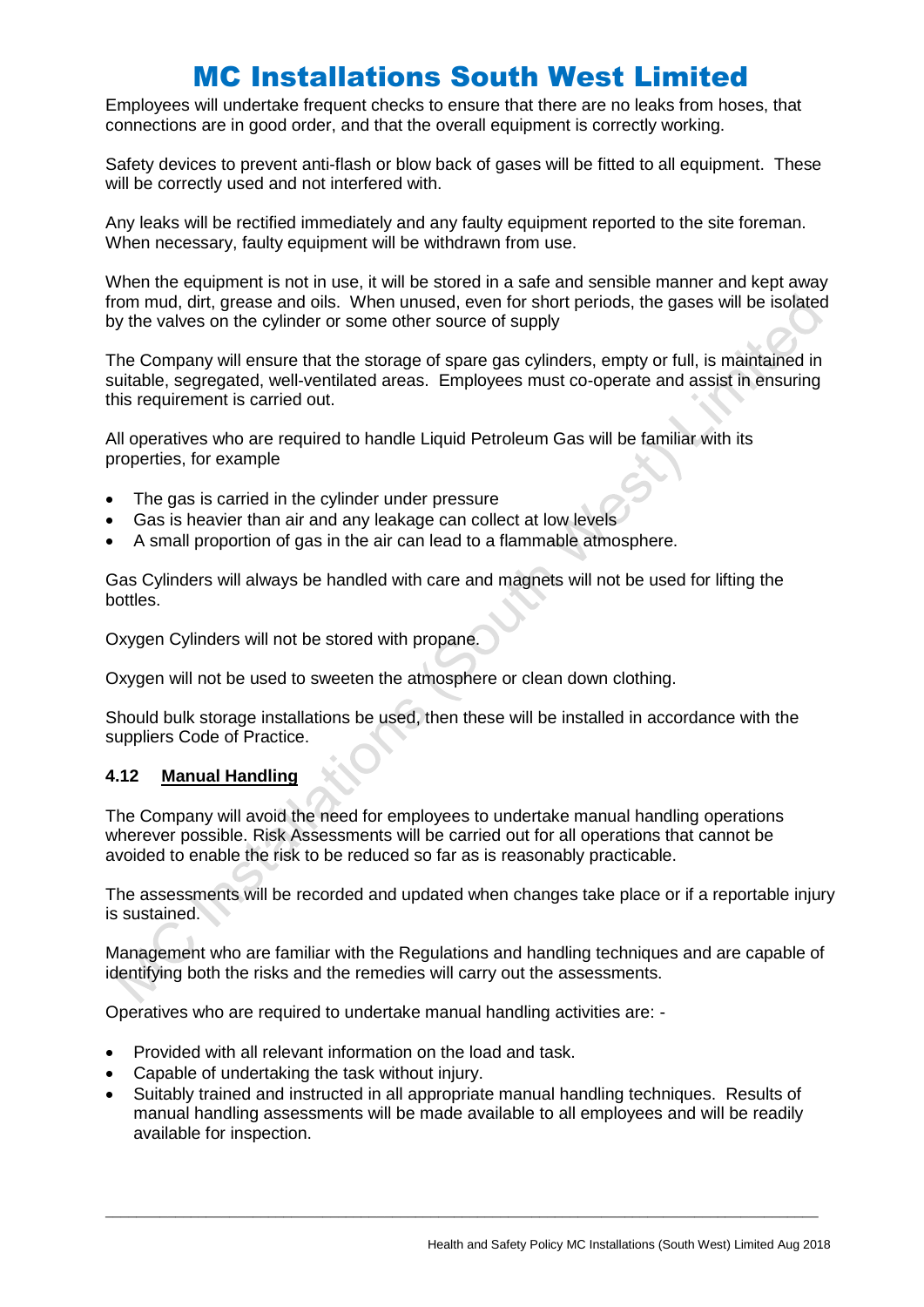## **Duties of the Employee**

In addition to the duties placed on employees under the Section 7 of the Health and Safety at Work etc. Act 1974, the Management of Health and Safety at Work Regulations require all employees to use the equipment provided by the employer. This Regulation states that employees should follow any system developed by an employer for safe manual handling operations.

### **4.13 Mobile Elevated Platforms**

MC INSTALLATIONS (SOUTH WEST) LIMITED will ensure that the correct type of mobile elevating work platform is selected for any work that is to be undertaken.

Under no circumstances will any member of staff be permitted to operate the equipment without proper and adequate training specifically for the type of machine being used.

It is Company policy to issue safety harnesses and will ensure that they are worn at all times by employees using the working platform.

Prior to using any equipment, the operator will undertake daily inspections of the equipment before commencing work to ensure that the equipment is in working order.

#### **4.14 Noise**

Noise is commonly defined as unwanted sound. It can be a hazard and can cause illness when noise levels are very loud or prolonged. Many elderly people experience difficulties with hearing which is quite normal.

Employees are encouraged to wear personal hearing protection wherever necessary to safe guard their hearing from excessive noise whilst at work.

Wherever possible noise levels will be reduced as par as practicable by fitting muffles on tools where appropriate.

Where it is deemed necessary a noise assessment will be undertaken to determine the levels of noise on the work site. Where the levels exceed the recommended levels warning signs will be prominently displayed advising all personnel to wear ear protection.

## **4.15 Overhead Power Lines**

Where there is work in the vicinity of overhead electric power lines MC INSTALLATIONS (SOUTH WEST) LIMITED will consult the local electricity board and all rules and regulations specified by them will be followed.

Barriers and solid goalposts will be erected as agreed with the electricity board, and full requirements must be complied with. Appropriate warning signs will be displayed.

Operations involving movement of metal objects such as ladders and scaffold in the vicinity of the overhead lines will be subject to specific authorization and supervision.

The movements of visiting vehicles and plant will be controlled at all times and barriers and warning signs will be continually monitored to ensure they remain intact and in place. Instructions will be written for the purpose of briefing drivers on overhead hazards and crossing points where required.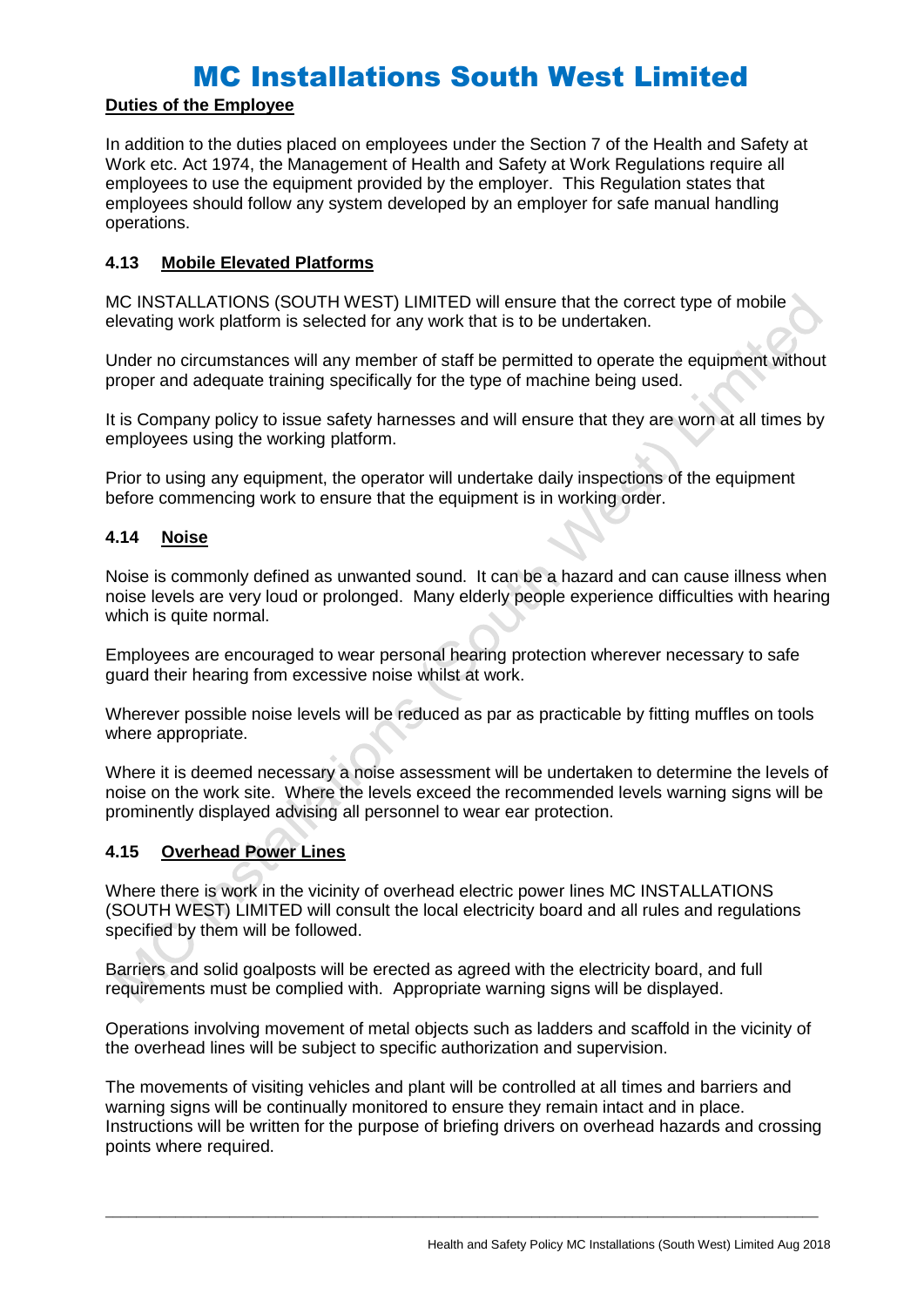All crane operations in the vicinity of overhead lines will be supervised continuously, along with all crane movements. Where necessary a permit-to-work system will be introduced for some work activities that are below the power lines.

Employees and sub-contractors will be briefed on the hazards and the requirements of the Health and Safety Executives Guidance Note GS6.

### **4.16 Personal Protective Equipment**

MC INSTALLATIONS (SOUTH WEST) LIMITED will compile full risk assessments for all tasks that are undertaken and will assess the need to supply suitable and sufficient personal protective equipment to members of staff.

All employees who are required to wear any personal protective equipment will be provided with suitable instruction and training on how to correctly use the equipment along with procedures for having any damaged or defective equipment replaced.

MC INSTALLATIONS (SOUTH WEST) LIMITED will compile detailed records for all equipment that is issued along with details of any training that has been given.

## **4.17 Protection of the Public**

The Health and Safety at Work etc. Act 1974 requires all employers to conduct his / her undertakings in a way that other persons, including the general public are not exposed to risks to their health and safety. Precautions should be taken to ensure the safety of visitors to the construction site as far as is reasonably practicable. Precautions will be put into place to prevent access to the site by unauthorized persons. The Company will as applicable carry out the following precautions.

Site hoarding or fencing 2m high will be put into place to effectively enclose the construction site work and will have additional supports to prevent it overturning where necessary.

All highways and footpaths will be kept clean and will be checked at the end of every working day.

Ladders will be blocked off at the bottom and loose ladders will either be secured (i.e. chained) or removed.

All electrical equipment will either be securely locked away or effectively locked off.

All plant and machinery will be immobilized and energy source positively locked off.

Petroleum spirit, compressed gas, explosives and chemicals will be locked away when not in use.

Materials should not be stacked too high and should be stable.

Barriers will be maintained around all excavations

Where it is deemed necessary letters will be posted to all residents in the close proximity, warning them of the dangers of the construction site.

## **4.18 Working at Height**

Nearly half of the falls in the construction industry are from or through roofs many of which involve fragile material.

Wherever possible all working at height will be avoided, for example inspections will be undertaken by powered access platforms.

Prior to any working at height being undertaken a full risk assessment will be conducted and a method statement prepared.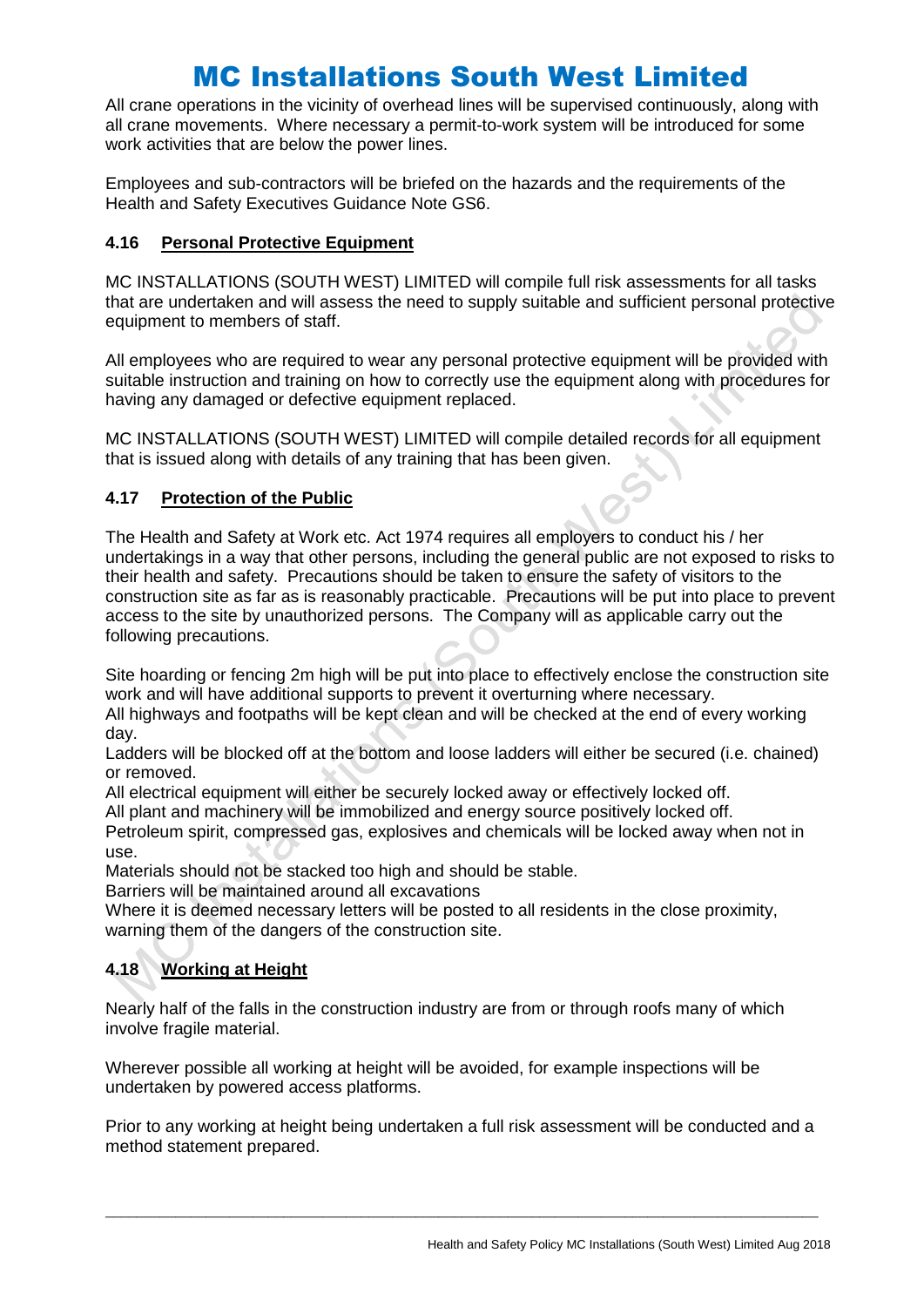If there is a risk that someone will fall more than 2m, edge protection will be provided. This will consist of a main guard rail at least 910mm above the edge, a toe board at least 150mm high and an intermediate guard rail which will ensure the gap is no more than 470mm.

Where suitable platforms or edge protection is not practicable, safety nets or harnesses will be worn which are secured to a suitable anchorage point.

Under no circumstances will any item by thrown from the elevated positions and where necessary enclosed chutes will be provided.

All working at heighters will be adequately trained to recognize the risks involved with the tasks being undertaken as well as how to wear safety harnesses and install suitable and sufficient edge protection.

No work will be undertaken in bad weather conditions and all work that is being carried out will be suspended once the site has been made secure.

#### **4.19 Setting Up Site**

The positioning of temporary buildings will be planned in advance to ensure that the structures are placed on stable ground and suitable utility services are available such as water, drainage, electricity etc.

Full COSHH assessments will be supplied in respect of any hazardous substances that are to be used by employees and contractors.

Suitable fire appliances will be provided in all temporary buildings prior to the facilities being used. Notice boards will be erected in prominent positions upon which will be displayed all relevant statutory notices and forms prior to any work commencing. Notices will also be displayed explaining all emergency procedures.

First-aid facilities will be determined by a risk assessment and will be provided as required. In order that the Company complies with the Construction (Health, Safety and Welfare) Regulations, toilets, welfare and hygiene facilities will be provided as necessary for the number of staff who are working on the construction site.

All welfare facilities will be cleaned on a regular basis and heating, lighting and ventilation will be provided and monitored to ensure that it is adequate.

Safe access and egress will be provided to all temporary buildings, at all times. A competent electrician will install all temporary electrical supplies and Management will obtain a certificate on completion of the installation.

Materials that are required to be delivered to the construction site will only be delivered, as they are required.

## **4.20 Temporary Electrical Installations**

The design and installation of site electrical systems is a matter for specialists. The competence of any electrical contractor will be checked prior to any work being commenced. Any electrical supplies that are provided to buildings such as offices, rest rooms, stores, etc will be regarded as permanent installations and therefore will be required to conform to the IEE Wiring Regulations.

 $\_$  ,  $\_$  ,  $\_$  ,  $\_$  ,  $\_$  ,  $\_$  ,  $\_$  ,  $\_$  ,  $\_$  ,  $\_$  ,  $\_$  ,  $\_$  ,  $\_$  ,  $\_$  ,  $\_$  ,  $\_$  ,  $\_$  ,  $\_$  ,  $\_$  ,  $\_$  ,  $\_$  ,  $\_$  ,  $\_$  ,  $\_$  ,  $\_$  ,  $\_$  ,  $\_$  ,  $\_$  ,  $\_$  ,  $\_$  ,  $\_$  ,  $\_$  ,  $\_$  ,  $\_$  ,  $\_$  ,  $\_$  ,  $\_$  ,

The general electrical supplies for construction sites are listed below: -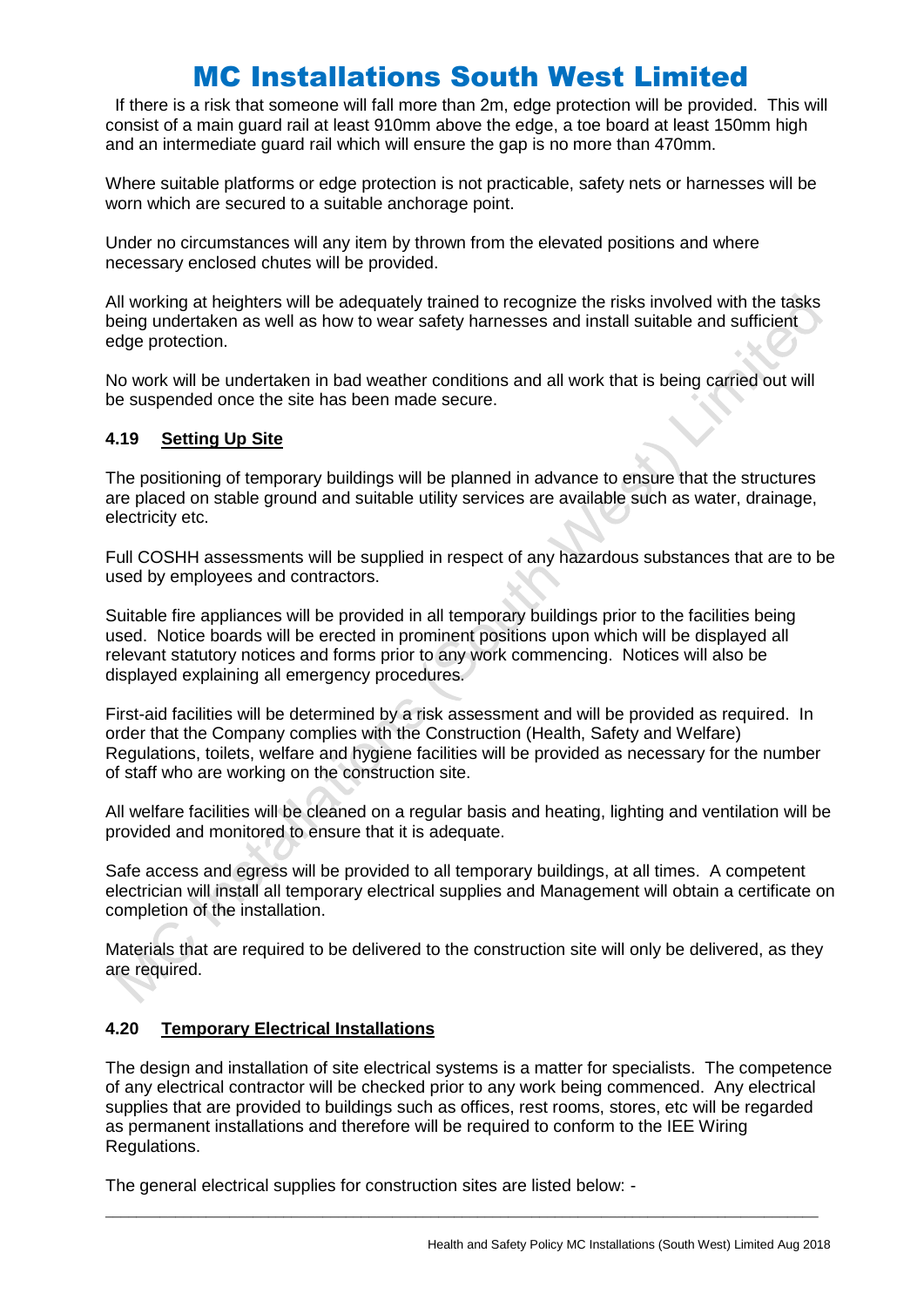Plant **Plant** 415v 3 Phase

|                                                            | 110v Single Phase |
|------------------------------------------------------------|-------------------|
|                                                            | 110v Single Phase |
|                                                            | 240v Single Phase |
| • Portable Tools<br>• General Site Lighting<br>• Site Huts |                   |

Where necessary suitable signs, which conform to the Safety Sign Regulations, will be displayed warning of possible electrical hazards.

Listed below are general guidance and precautions necessary when undertaking work on a construction site:

Before any work starts on construction sites the local Electricity Board and the client must be contacted to obtain all the necessary service drawings which indicate existing services. All existing services should be made dead where there is a possibility of danger to any site operatives.

All electrical cables should be positioned in locations where they cannot be damaged or present possible trip hazards.

All electrical equipment must be visually inspected prior to use to ensure that the items are in a safe working condition. Any damaged equipment should be removed from service immediately. Where work is required to be done on live electrical circuits, only competent electricians who are using a permit to work system may undertake the work.

### **4.21 Waste**

MC INSTALLATIONS (SOUTH WEST) LIMITED will dispose of all waste that is generated during the works project in a responsible manner. The collection and disposal of waste will only be undertaken by authorized and registered contractors. Proof of the waste collector's authorization and registration will be obtained before any contracts are awarded.

Skips and waste containers will be clearly marked to ensure that the waste is disposed of correctly.

The Site Management will ensure:

- A registered waste carrier only removes waste from site in a safe manner
- Waste from the site is only taken to a facility licensed to accept the waste by the local Waste Regulations Authority.
- Copies of waste transfer notes and confirmation that the disposal site has an approved license for the waste are provided upon request.
- Special wastes are prescribed by the Control of Pollution (Special Waste) Regulations are transferred to a facility licensed to accept the waste under the consignment note system and the appropriate copies of the consignment note are provided upon request.

## **4.22 Welfare**

Adequate and appropriate welfare facilities are provided at the company's premises and operational sites to cater for the requirements relating to toilets, washing, mess rooms and the storage of clothing.

The facilities provided will be maintained in a good working condition and all employees will cooperate with MC INSTALLATIONS (SOUTH WEST) LIMITED in keeping them clean and dry.